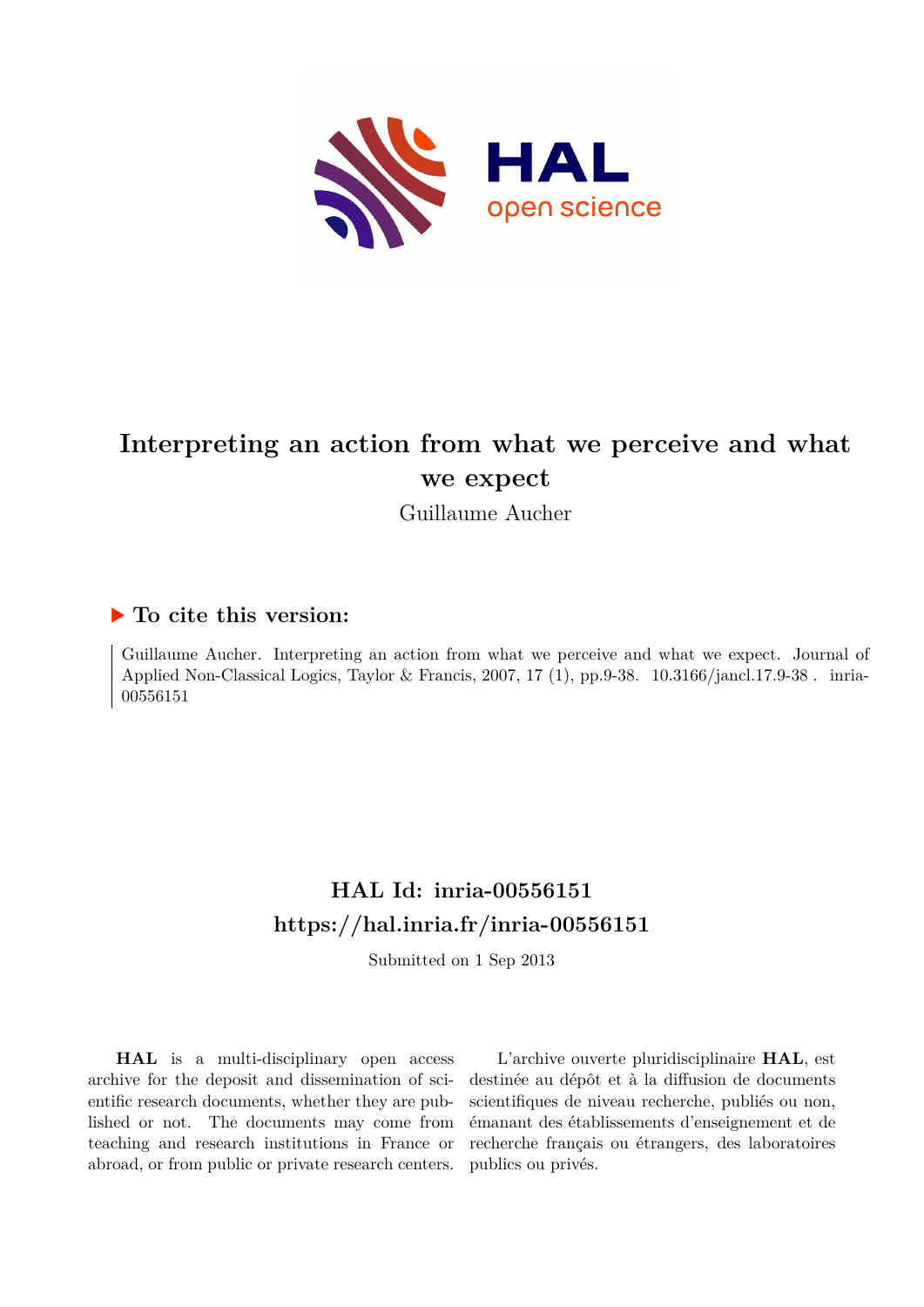## Interpreting an action from what we perceive and what we expect

Guillaume Aucher

*Université Paul Sabatier - University of Otago Postal Address: IRIT - Equipe LILaC 118 route de Narbonne F-31062 Toulouse Cedex 9 (France) aucher@irit.fr*

*ABSTRACT. In update logic as studied by Baltag, Moss, Solecki and van Benthem, little attention is paid to the interpretation of an action by an agent, which is just assumed to depend on the situation. This is actually a complex issue that nevertheless complies to some logical dynamics. In this paper, we tackle this topic. We also deal with actions that change propositional facts of the situation. In parallel, we propose a formalism to accurately represent an agent's epistemic state based on hyperreal numbers. In that respect, we use infinitesimals to express what would surprise the agents (and by how much) by contradicting their beliefs. We also use a subjective probability to model the notion of belief. It turns out that our probabilistic update mechanism satisfies the AGM postulates of belief revision.*

*KEYWORDS: probability, dynamic-epistemic logic, belief revision, update.*

The interpretation of an action by an agent is a complex process that is rather neglected in the literature, in which it is at most assumed to depend on the situation. To get a glimpse of the logical dynamics underlying this process, let us have a look at two examples. Assume that you see somebody drawing a ball from an urn containing n balls which are either black or white. If you *believe* that it is equally probable that there are  $0,1,...,$  or n black balls in the urn then you expect with equal probability that he draws a white ball or a black ball; but if you *believe* there are more black than white balls in the urn then you expect with a higher probability that he draws a black ball rather than a white ball. We see in this example that your beliefs about the situation contribute actively to interpret the action: they determine the probability with which you expect the white-ball drawing to happen. But this expectation, determined by your beliefs about the situation, can often be balanced consciously or unconsciously by what you actually obtain by the pure perception of the action happening. For example, assume that you listen to a message of one of your colleagues on your answering machine which says that he will come to your office on Tuesday afternoon, but you cannot distinguish precisely due to some noise whether he said Tuesday or Thurs-

Journal of Applied Non-Classical Logics.Volume – No. /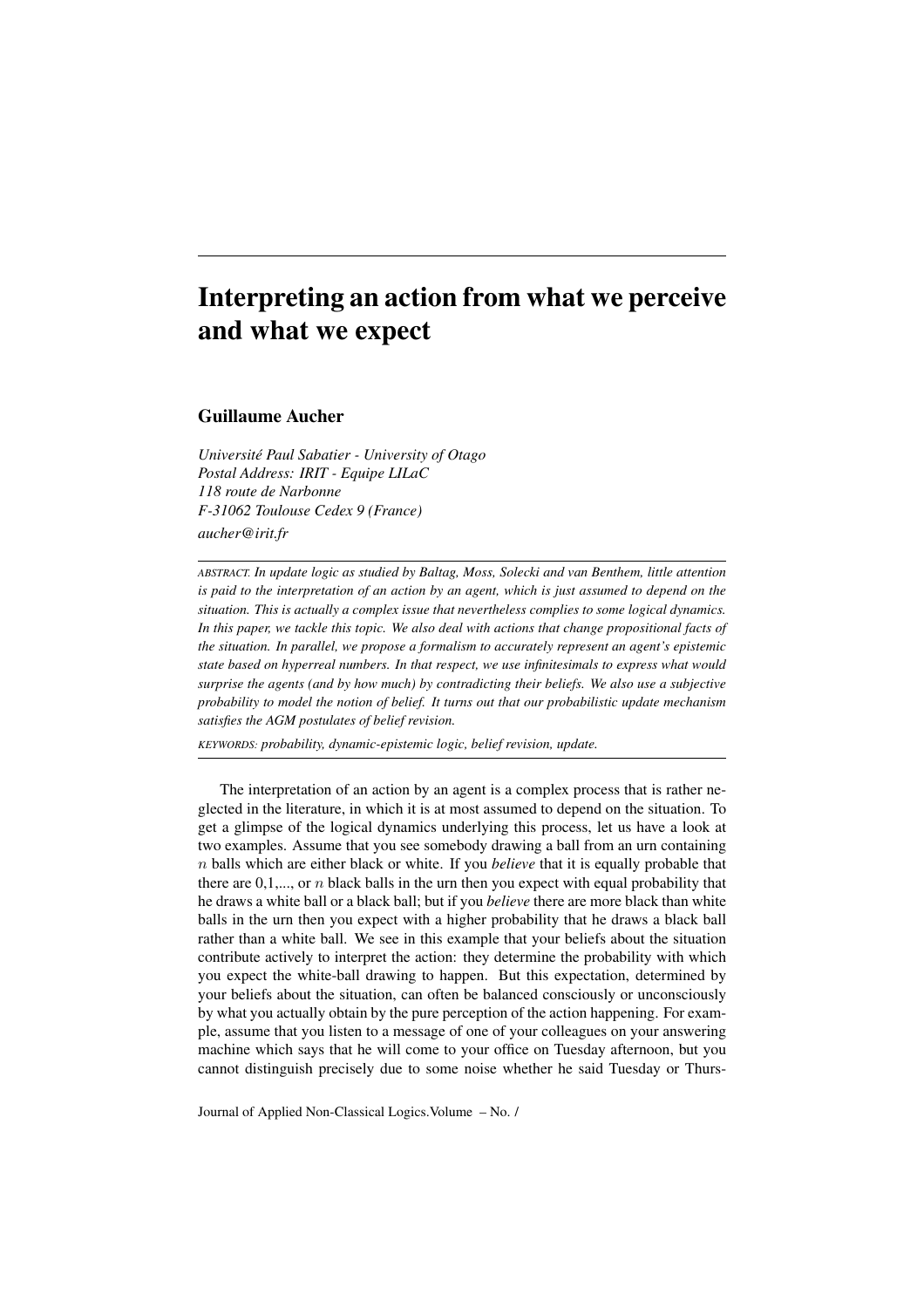day. From your beliefs about his schedule on Tuesday and Thursday, you would have expected him to say that he would come on Tuesday (if you believe he is busy on Thursday) or on Thursday (if you believe he is busy on Tuesday). But this expectation has to be balanced by what you actually perceive and distinguish from the message on the answering machine: you might consider more probable of having heard Tuesday than Thursday, which is independent of this expectation. Thus we see in these examples that in the process of interpreting an action, there is an interplay between two main informational components: your expectation of the action to happen and your pure perception (observation) of the action happening. Up to now, this kind of phenomenon, although very common in everyday life is not dealt with neither in update logic [BAL 04], [BEN 03], [AUC 05] nor in the situation calculus [BAC 99].

In order to represent the agent's epistemic state accurately we introduce a formalism based on hyperreal numbers defined in Sect. 1. This enables us to model both degrees of belief and degrees of potential surprise, thanks to infinitesimals. The expressiveness of this formalism will then allow us to tackle the dynamics of belief appropriately, notably revision, and also to express in a suitable language what would surprise the agent (and how much) by contradicting his/her beliefs.

In this paper we follow the approach of update logic as viewed by Baltag, Moss and Solecki (to which we will refer by the term BMS) [BAL 98]. For sake of generality, the actions we consider in this paper can also change the (propositional) facts of the situation<sup>1</sup>. As in BMS, we divide our task in three parts. Firstly, we propose a formalism called proba-doxastic (pd) model to represent how the actual world is perceived by the agent from a static point of view (Sect. 2.1). Secondly, we propose a formalism called generic action model to represent how an action occurring in this world is perceived by the agent (Sect. 2.2). Thirdly, we propose an update mechanism which takes as arguments a pd-model and a generic action model, and yields a new pd-model; the latter is the agent's representation of the world after the action represented by the above generic action model took place in the world represented by the above pd-model (Sect. 2.3). Our account will be presented for a single agent to highlight the main new ideas, but in Sect. 3 we will sketch some possible extensions to the multi-agent case. Finally we give some comparisons with the AGM postulates and relevant literature (Sect. 4).

NOTE 1. — All the proofs of lemmas and theorems of this paper are in the appendix. At the address *ftp://ftp.irit.fr/IRIT/LILAC/Aucher\_jancl.pdf* can also be found a multiagent version of this paper.  $\Box$ 

<sup>1.</sup> In the literature there is sometimes a distinction made between the terms "event" and "action", an action being a particular kind of event. In this paper the term action refers to the same general term as event.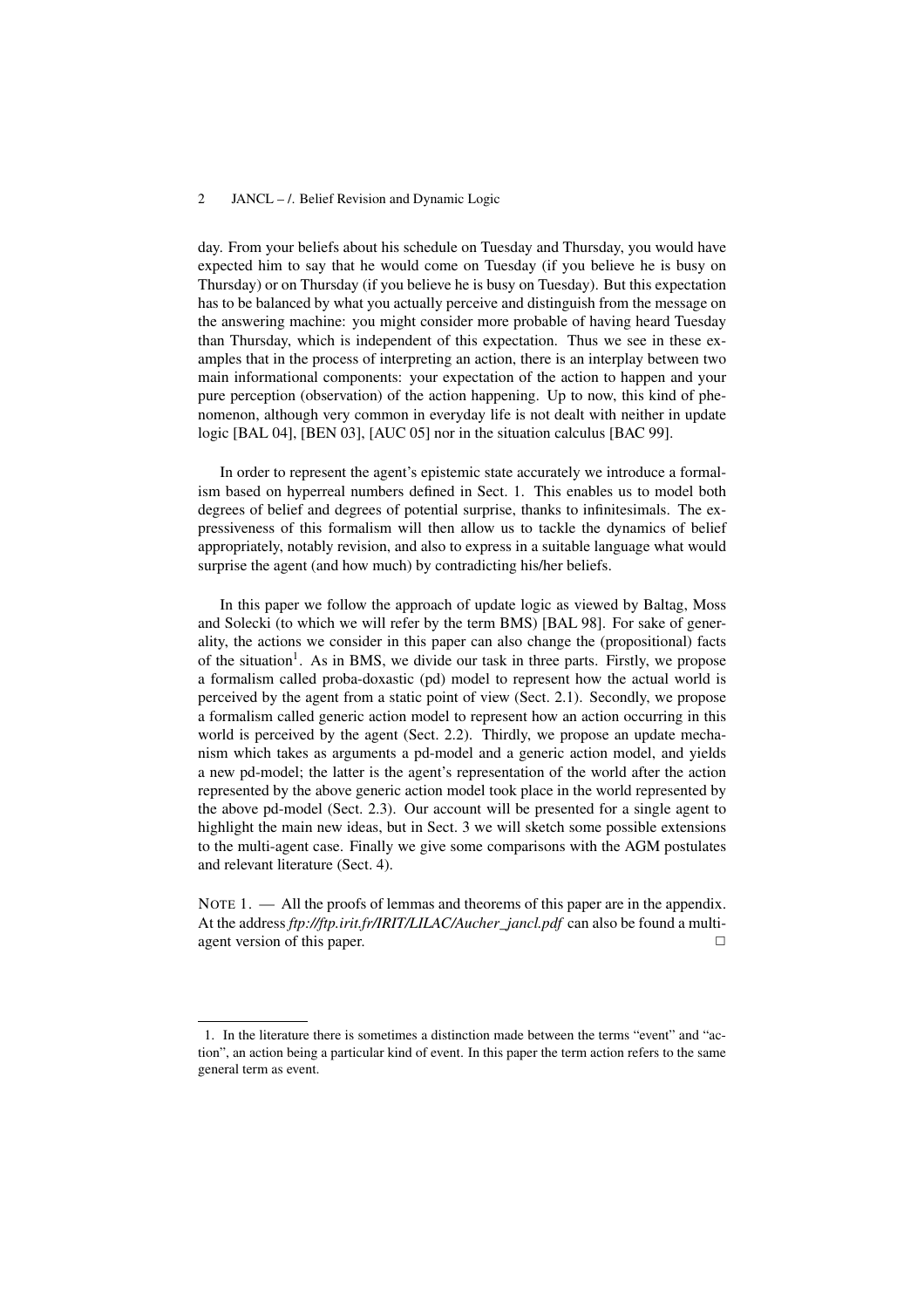#### 1. Mathematical preliminaries

In our system, the probabilities of worlds and formulas will take values in a particular mathematical structure  $(\mathbb{V}, \leq)$  (abusively noted  $(\mathbb{V}, \leq)$ ) different from the real numbers, based on hyperreal numbers ( $^*$ R,  $\leq$ ). (The approach in [ADA 75] uses them as well to give a probabilistic semantics to conditional logic.) In this section, we will briefly recall the main features of hyperreal numbers that will be useful in the sequel (for details see [KEI 86]). Afterwards we will motivate and introduce our particular structure  $(\mathbb{V}, \leq).$ 

Roughly speaking, hyperreal numbers are an extension of the real numbers to include certain classes of infinite and infinitesimal numbers. A hyperreal number  $x$  is said to be infinitesimal iff  $|x| < 1/n$  for all integers n, finite iff  $|x| < n$  for some integer n, and infinite iff  $|x| > n$  for all integers n. Infinitesimal numbers are typically denoted  $\varepsilon$ , finite numbers are denoted x and infinite numbers are denoted  $\infty$ . Note that an infinitesimal number is a finite number as well, that  $\frac{1}{\varepsilon}$  is an infinite number and that  $\frac{1}{\infty}$  is an infinitesimal number. Two hyperreal numbers x and y are said to be infinitely close to each other if their difference  $x - y$  is infinitesimal. If x is finite, the standard part of x, denoted by  $St(x)$ , is the unique real number which is infinitely close to x. So for example  $St(1 + \varepsilon) = 1$ ,  $St(\varepsilon) = 0$ .

Hyperreal numbers will be used to assign probabilities to facts (formulas). A fact is considered consciously probable by the agent when its probability is real. A fact would surprise the agent if (s)he learnt that it was true when its probability is infinitesimal. We want to refine the ordering given by the infinitesimals and introduce a global ranking among these potentially surprising facts. Indeed, a fact of probability  $\varepsilon^2$  is infinitely more surprising than a fact of probability  $\varepsilon$  and hence, for the agent, the importance of the former should be negligible compared to the importance of the latter. This can be done algebraically by approximating our expressions. More precisely, in case a hyperreal number x is infinitely smaller than y, i.e. there is an infinitesimal  $\varepsilon$ such that  $x = \varepsilon y$ , then we want  $y + x = y$ . For example we want  $1 + \varepsilon = 1$  (here  $x = \varepsilon$  and  $y = 1$ ,  $\varepsilon + \varepsilon^2 = \varepsilon$  (here  $x = \varepsilon^2$  and  $y = \varepsilon$ ),... In other words, in case x is *negligible* compared to y, then  $y + x = y$ . The hyperreal numbers do not allow us to do that, so we are obliged to devise a new structure  $(\mathbb{V}, \leq).$ 

First we introduce some definitions. By *semi-field* (resp. *ordered semi-field*), we mean a field (resp. ordered field) which lacks the property of 'existence of additive inverse'. For example,  $(\mathbb{R}^+, +, \cdot, \leq)$  and  $({}^*\mathbb{R}^+, +, \cdot, \leq)$  are ordered semi-fields, where <sup>∗</sup>R <sup>+</sup> denotes the positive hyperreal numbers. Now we define V, which will be the quotient structure of the set of positive hyperreal numbers  ${}^{*} \mathbb{R}^+$  by a particular equivalence relation.

DEFINITION 2.  $-\textit{Let } x, y \in {^*}\mathbb{R}^+, \textit{we set}$ 

$$
x \approx y \text{ iff } \begin{cases} St(\frac{x}{y}) = 1 & \text{ if } y \neq 0 \\ x = 0 & \text{ if } y = 0. \end{cases}
$$

*We can easily check that*  $\approx$  *is an equivalence relation on*  ${}^* \mathbb{R}^+$ *.*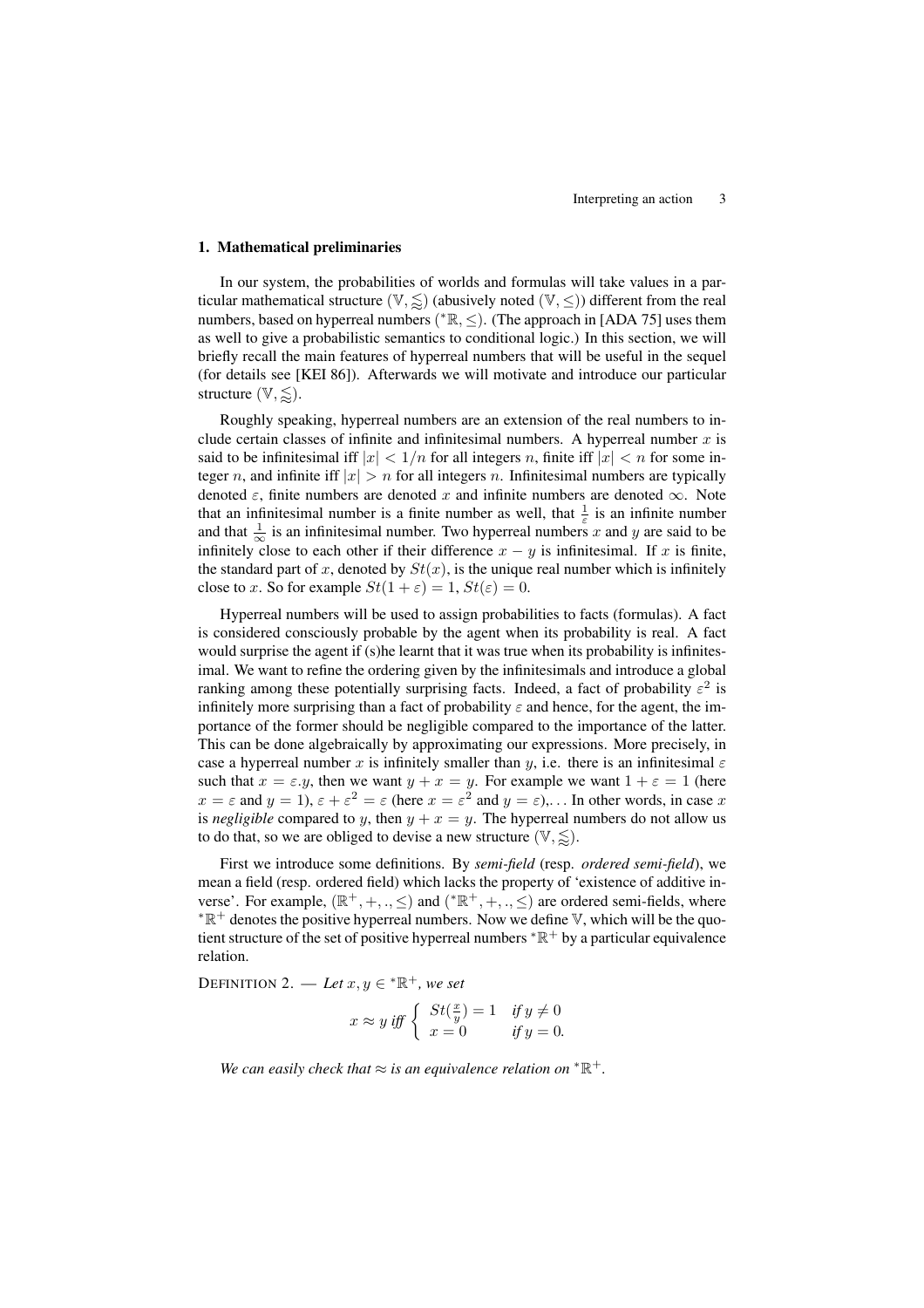For instance, we have  $1 + \varepsilon \approx 1$  and  $\varepsilon + \varepsilon^2 \approx \varepsilon$ .

THEOREM 3. — *The quotient structure*  $\mathbb{V} = (*\mathbb{R}^+/\approx, \overline{+}, .)$  *is a semi-field. (Elements of* V, being equivalence classes of  ${}^{\ast} \mathbb{R}^+$ , are classically denoted  $\overline{x}$ . And  $\overline{+}$ ,  $\overline{=}$  denote *the quotient relations of*  $+$  *and* ..)

Now we need to define the ordering relation  $\lesssim$  on V.

DEFINITION 4. — *We define a relation*  $\leq$  *on* V *by* 

 $\overline{x} \leq \overline{y}$  *iff there are*  $x \in \overline{x}$ *,*  $y \in \overline{y}$  *such that*  $x \leq y$ 

 $\mathbb V$  equipped with  $\lessapprox$  turns out to be an ordered semi-field thanks to the following lemma:

LEMMA 5. — If  $\overline{x} \lessapprox \overline{y}$  then for all  $x' \in \overline{x}$  and all  $y' \in \overline{y}$ ,  $x' \leq y'$ 

THEOREM 6. — *The structure*  $(\mathbb{V}, \leq)$  *is an ordered semi-field.* 

In the sequel, we will denote abusively  $\overline{x}$ ,  $\overline{+}$ ,  $\overline{+}$ ,  $\leq$  by  $x$ ,  $+$ , .,  $\leq$ . The elements  $\overline{x}$ containing an infinitesimal will be called abusively *infinitesimals* and denoted  $\varepsilon, \delta, \dots$ Those containing a real number will be called abusively *reals* and denoted  $a, b, \ldots$ Those containing an infinite number will be called *infinites* and denoted  $\infty, \infty', \ldots$ Moreover, when we refer to intervals, these intervals will be in V; so for example [0; 1] refers to  $\{x \in \mathbb{V}; 0 \leq x \leq 1 \text{ and not } x \approx 0\}.$ 

We can then easily check that now we do have at our disposal the following identities:  $1 + \varepsilon = 1, 0.6 + \varepsilon = 0.6, \varepsilon + \varepsilon^2 = \varepsilon, ...$ 

It turns out that our structure  $\nabla$  is an extension of a structure  $\nabla'$  isomorphic to a cumulative algebra, which is a notion introduced by Weydert [WEY 94].

THEOREM 7. — *The set*  $\mathbb{V}' = \{x \in \mathbb{V}; x \text{ is real or } x \text{ is infinitesimal }\}$  *is isomorphic to a cumulative algebra.*

#### 2. Dynamic proba-doxastic logic

#### 2.1. *The static part*

2.1.1. *The Notion of pd-model.*

DEFINITION 8. — *A proba-doxastic model (pd-model) is a tuple*  $M = (W, P, V, w_0)$ *where:*

*1)* W *is a finite set of possible worlds;*

*2)*  $w_0$  *is the possible world corresponding to the actual world*;

*3)* P *is a probabilistic measure defined on* P(W) *which assigns to each world*  $w \in W$  *a* number in [0; 1];

*4)* V *is a mapping called valuation which assigns to each propositional letter* p *a subset*  $V(p)$  *of*  $W$ *.*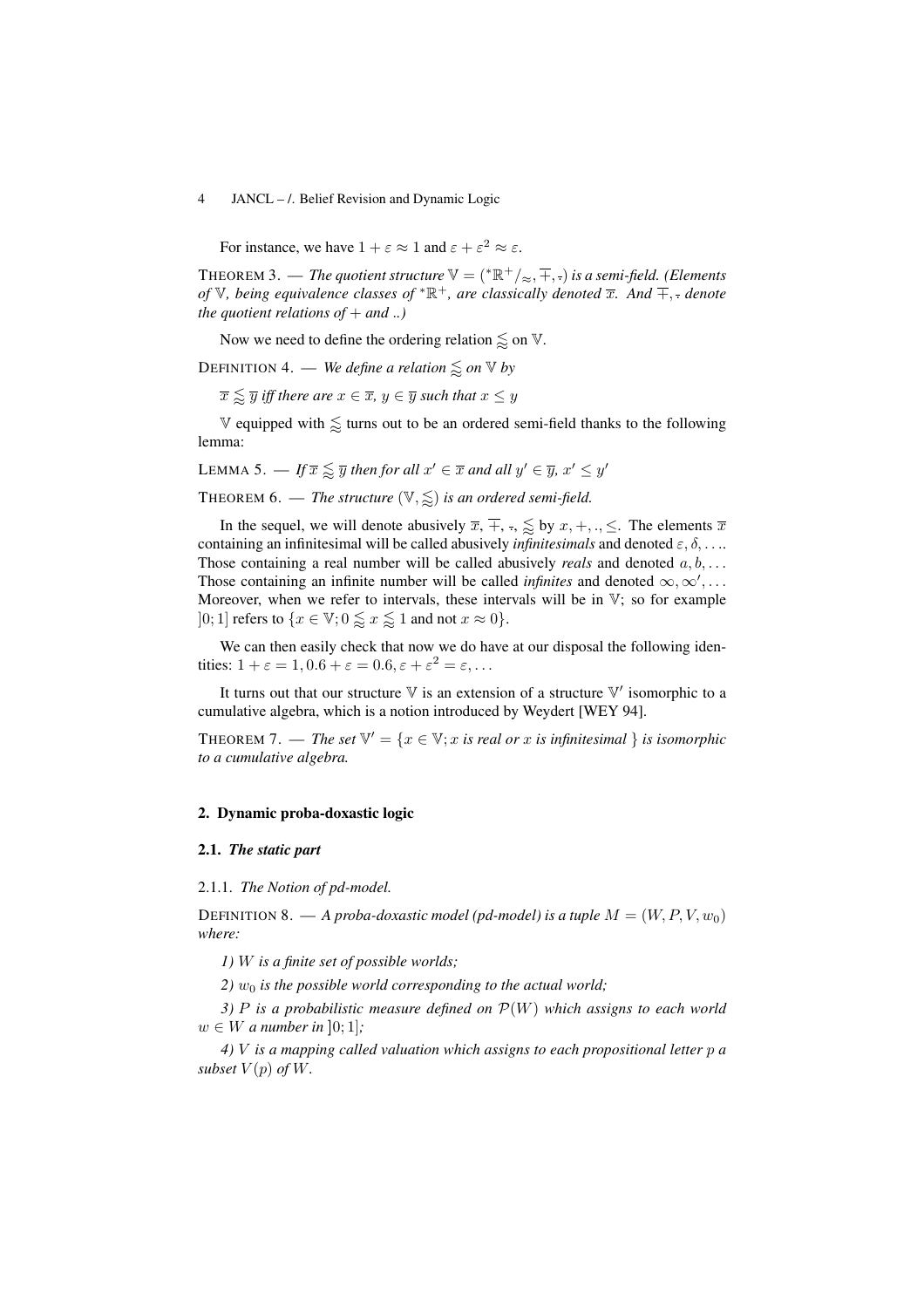#### *Intuitive interpretations.*

The possible worlds W are determined by the modeler. One of them,  $w_0$ , corresponds to the actual world. Among these worlds  $W$  there are some worlds that the agent conceives as potential candidates for the world in which she dwells, and some that she would be surprised to learn that they actually correspond to the world in which she dwells (whether this is true or false). The first ones are called *conceived worlds* and the second *surprising worlds*. The conceived worlds are assigned by P a real value and the surprising worlds are assigned an infinitesimal value, both different from 0. For example, some people would be surprised if they learnt that some swans are black, although it is true. To model this situation, we introduce two worlds: one where all swans are white (world  $w$ ) and one where some swans are not white (world v). So for these people the actual world v is a surprising world, whereas the world w is a conceived world.

Of course for the agent some (conceived) worlds are better candidates than others, and this is expressed by the probability value of the world: the larger the real probability value of the (conceived) world is, the more likely it is for the agent. But that is the same for the surprising worlds: the agent might be more surprised to learn about some worlds than others. For example, if you play poker with somebody you trust, you will never suspect that he cheats. However he does so, and so carefully that you do not suspect anything. Then at the end of the game if he announces to you that he has cheated, you will be surprised (although it is something true in the actual world, which was a surprising world for you). But you will be even more surprised if he tells you that he has cheated five times before. So the world where he has cheated five times will be more surprising than the world where he has cheated once, and these are both surprising worlds for you. Infinitesimals enable us to express this: the larger the infinitesimal probability value of the (surprising) world is, the less the agent would be surprised by this world. Anyway, that is why we need to introduce hyperreal numbers: to express these degrees of potential surprise that cannot be expressed by a single number like 0 (which then becomes useless for us).

The agent does not think consciously that the surprising worlds are possible (unlike conceived worlds), she is just not aware of them. So they are useless to represent her beliefs which we assume are essentially conscious. But still, these worlds are relevant for the modelling from an objective viewpoint (see also Remark 17 in Sect. 2.3). Indeed they provide some information about the epistemic state of the agent: namely what would surprise her and how firmly she holds to her belief. Intuitively, something that you do not consider consciously as possible and that contradicts your beliefs is often surprising for you if you learn that it is true. These worlds will moreover turn out to be very useful technically in case the agent has to revise her beliefs (see Sect. 3).

As P is a probability measure defined on the  $\sigma$ -algebra  $\mathcal{P}(W)$ , by definition we As P is a probability measure defined on the  $\sigma$ -argebra  $P(W)$ , by definition we<br>have  $\sum \{P(v); v \in W\} = 1$ . Moreover, since P takes its values in V' which is isomorphic to a cumulative algebra (Theorem 7),  $P$  is in fact a cumulative measure in the sense of Weydert [WEY 94]. In Fig. 1 is depicted an example of a pd-model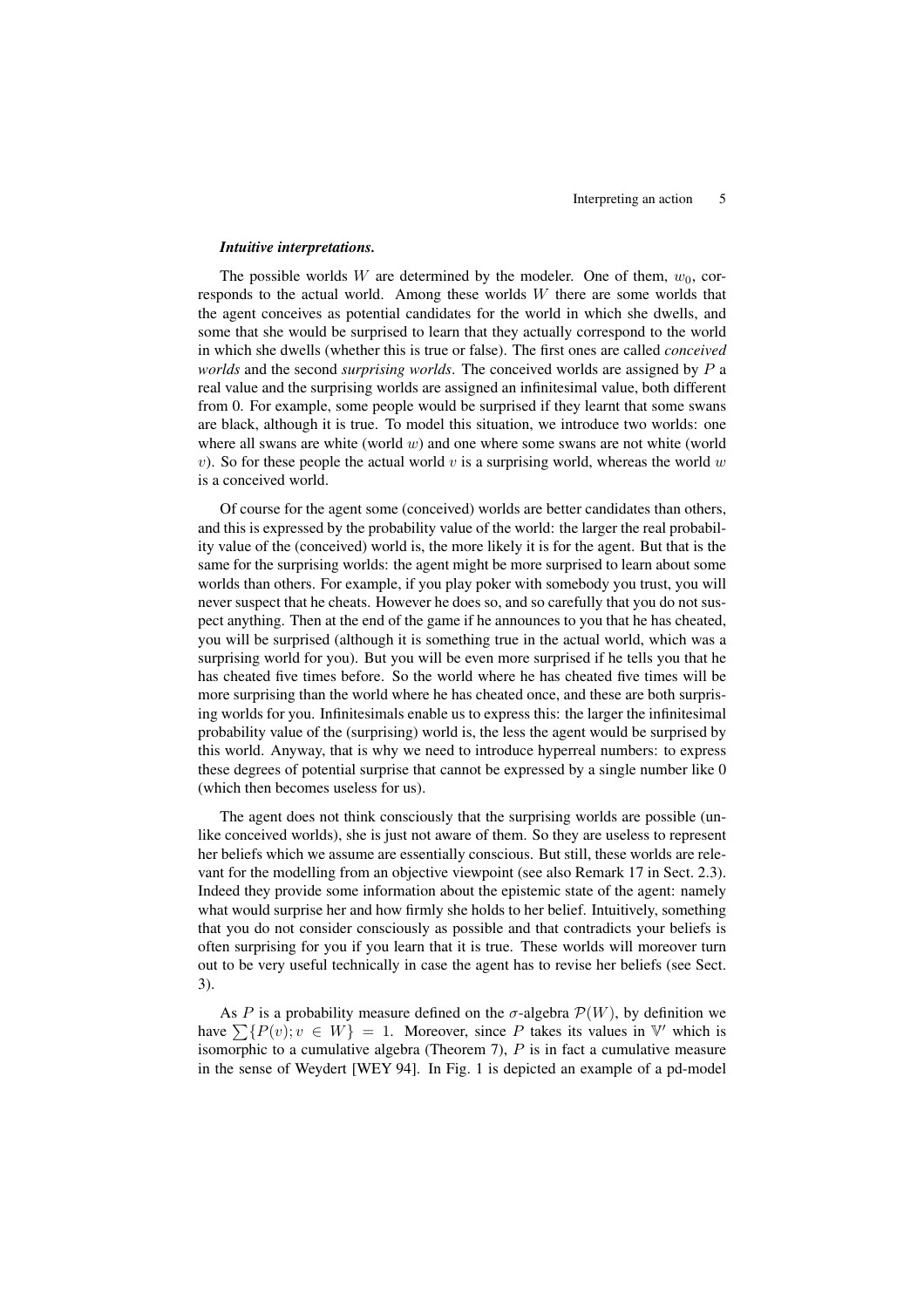(without any valuation). The asterisks correspond to worlds and the numbers next to them represent their respective probabilities. The conceived worlds are the ones in the inner circle, the other worlds are surprising worlds. The other circles correspond to the global ranking of surprising worlds that was motivated in Sect. 1. This global ranking is closely related to Weydert's notion of ranking and will be studied more in detail in Sect. 4. Note that both the sum of the probabilities of the conceived worlds and the global sum of all these worlds (conceived and surprising) are equal to 1 (see Sect. 1).



Figure 1. *Example of a pd-model*

### 2.1.2. *Examples.*

In this paper we will follow step by step two examples: the 'Urn' example and the 'Answering Machine' example of the introduction.

EXAMPLE 9 ('URN' EXAMPLE). — Suppose the agent is in a fair, and there is an urn containing  $n = 2.k > 0$  balls which are either white or black. The agent does not know how many black balls there are in the urn but believes that it is equally probable that there are  $0,1,...$ , or n black balls in the urn. Now say there is actually 0 black balls in the urn. This situation is depicted in Fig.2. The worlds are within squares and the double bordered world is the actual world. The numbers within squares stand for the probabilities of the worlds and the propositional letter  $p_i$  stands for: "there are i black balls in the urn".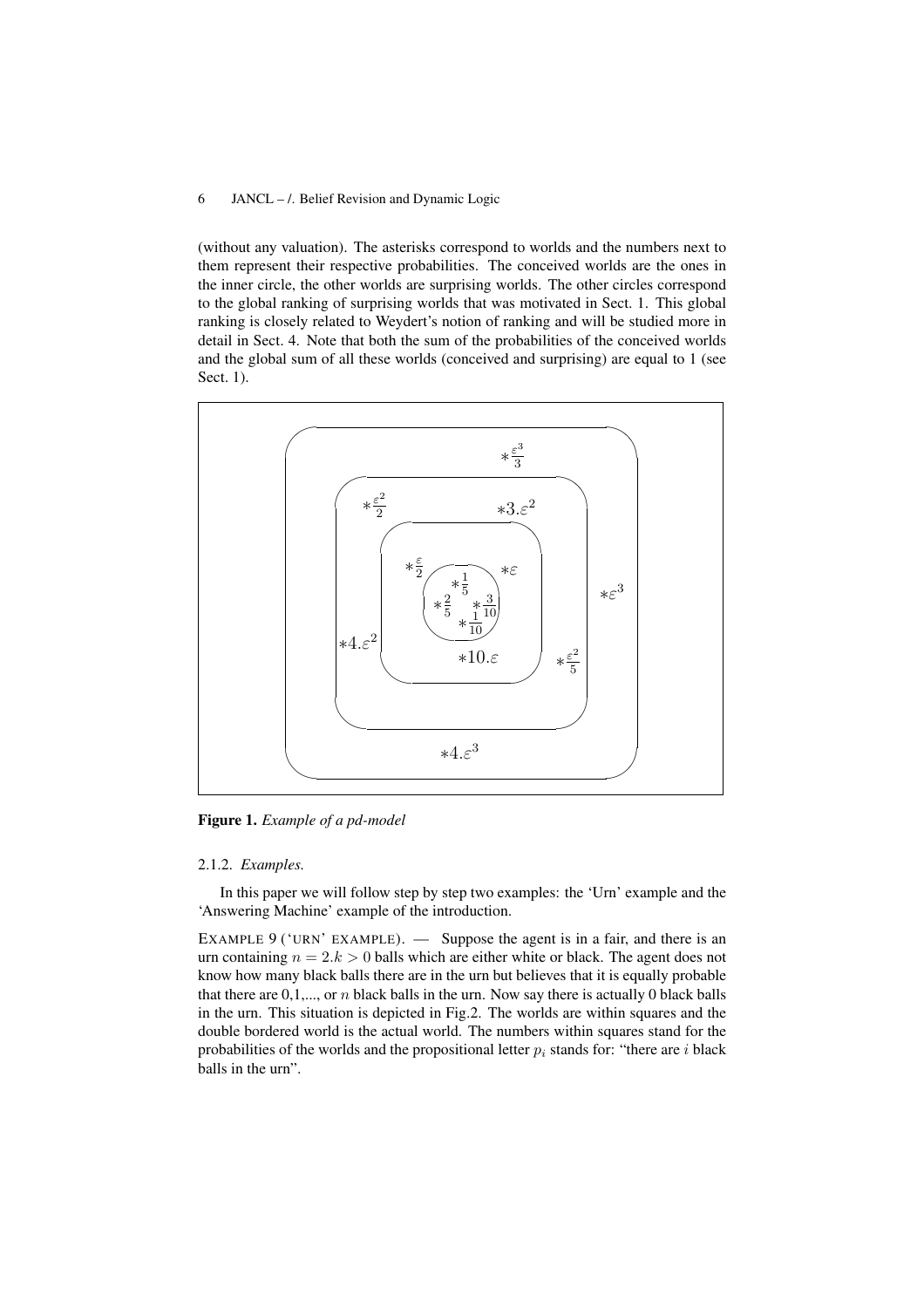

Figure 2. *'Urn' Example*

 $\Box$ 

EXAMPLE 10 ('ANSWERING MACHINE' EXAMPLE). — Assume a professor (the agent) comes back after lunch to her office. She ate with a colleague who just told her at lunch about his new timetable for this year. However she does not remember quite precisely what he said, in particular she is a bit uncertain whether his 1.5 hour lecture at 2.00 pm is on Tuesday or on Thursday, and she believes with probability  $\frac{4}{5}$  (resp.  $\frac{1}{5}$ ) that his lecture is on Tuesday (resp. Thursday). In fact it is on Tuesday at 2.00 pm. We represent this situation in the model of Fig. 3. As in Fig. 2, the double bordered world is the actual world. The numbers within squares stand for the probabilities of the worlds and  $p$  (resp.  $\neg p$ ) stands for "her colleague has his 1.5 hour lecture on Tuesday (resp. Thursday)"<sup>2</sup>. . ✷



Figure 3. *'Answering Machine' Example*

#### 2.1.3. *Static language.*

We can define naturally a language  $\mathcal{L}_{St}$  for pd-models (*St* standing for *Static*).

DEFINITION 11. — *The syntax of the language*  $\mathcal{L}_{St}$  *is defined by* 

 $\phi := \perp |p| \neg \phi | \phi \wedge \psi | P(\phi) \geq x | C\phi$  where  $x \in [0,1]$ , and p ranges over *propositional letters.*

*Its semantics is inductively defined by*

- $M, w \models p$  *iff*  $w \in V(p)$ ;
- $M, w \models \neg \phi$  *iff not*  $M, w \models \phi$

 $M, w \models \phi \land \psi$  *iff*  $M, w \models \phi$  and  $M, w \models \psi$ 

<sup>2.</sup> Note that strictly speaking we would need two propositional variables  $p$  and  $p'$ , where  $p$ (resp.  $p'$ ) would stand for "her colleague has his lecture on Tuesday (resp. Thursday)" because the fact that he does not have his lecture on Tuesday  $(\neg p)$  should not imply logically that he has his lecture on Thursday  $(p')$ .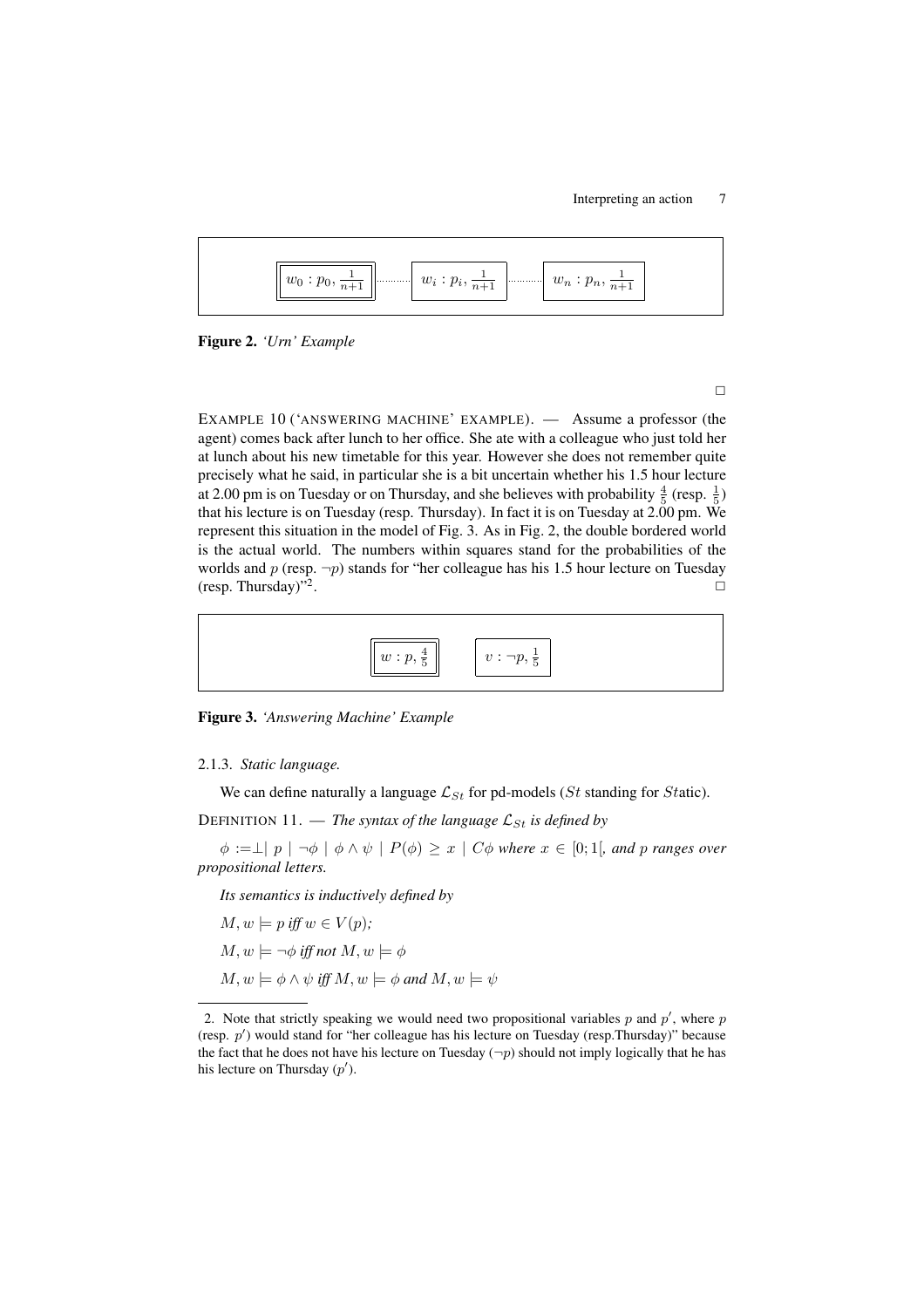## $M, w \models P(\phi) > x \text{ iff } \sum \{P(v); M, v \models \phi\} > x;$

 $M, w \models C\phi$  *iff*  $\sum \{P(v); M, v \models \phi\} = 1$ .

 $M, w \models P(\phi) \geq x$  should be read " $\phi$  has a probability greater than x for the agent". (Note that the world w does not really play a role here.)  $M, w \models C\phi$  should be read "the agent is convinced (sure) of  $\phi$ ". We use the term conviction instead of belief because the term "belief" refers in natural language to different concepts (that we distinguish here through  $\mathcal{L}_{St}$ ). Indeed, assume that you conjecture an arithmetical theorem  $\phi$  from a series of examples and particular cases. The more examples you have checked, the more you will "believe" in this theorem. This notion of belief corresponds to the type of formula  $P(\phi) > a$  for a real and smaller than 1; the bigger a is the more you "believe" in  $\phi$ . But if you come up with a proof of this theorem that you have checked several times, you will still "believe" in this theorem but this time with a different strength. Your belief will be a conviction and corresponds here to the formula  $C\phi$ . However, note that this conviction (belief) might still be false if there is a mistake in the proof that you did not notice (like for Fermat's theorem). Nevertheless, in the sequel we will alternatively and equivalently employ the terms "belief" and "conviction" for better readability. This notion of conviction actually corresponds to Lenzen's in [LEN 78]. Moreover, if we define the operator B by  $M, w \models B\phi$  iff  $M, w \models P(\phi) > 0.5$ , then B corresponds to Lenzen's notion of "weak belief" and C and B satisfy Lenzen's axioms defined in [LEN 78]. This notion of conviction also corresponds to Gärdenfors' notion of accepted formula (in a belief set) [GäR 88]. This operator  $C$  satisfies the axioms K, D, 4, 5 but not the axiom T. So it does not correspond to the notion of knowledge and we do not deal with this notion in this paper. For a more in depth account on the different significations of the term "belief", see for example [LEN 78].

Moreover, we can also express in this language what would surprise the agent, and how much. Indeed, in case x is an infinitesimal  $\varepsilon$ ,  $P(\phi) = \varepsilon$  should be read "the agent would be surprised with degree  $\varepsilon$  if she learnt that  $\phi$  ".<sup>3</sup> ( $P(\phi) = \varepsilon$  is defined by  $P(\phi) \ge \varepsilon \wedge P(\neg \phi) \ge 1 - \varepsilon$ .) Note that the smaller x is, the higher the intensity of surprise is. But this use of infinitesimals could also express how firmly we believe something, in Spohn's spirit. Indeed,  $P(\neg \phi) = \varepsilon > \varepsilon' = P(\neg \phi')$  would then mean that  $\phi'$  is believed more firmly than  $\phi$ .

Note that above, if  $x$  is real then only the conceived worlds have to be considered in the sum  $\sum \{P(v); M, v \models \phi\}$  because the sum of any real (different from 0) with an infinitesimal is equal to this real (see Sect. 1). Likewise, the semantics of  $C$  amounts to say that  $\phi$  is true at least in all the *conceived* worlds of W. So it is quite possible to have a surprising actual world where  $\neg \phi$  is true and still the agent being convinced of  $\phi$  (i.e.  $C\phi$ ): just take  $\phi$ :="All swans are white" for example.

<sup>3.</sup> Note that this does not necessarily model *all* the things that would surprise the agent since there might still be things that the agent might conceive as possible with a low real probability and still be surprised to hear them claimed by somebody else (Gerbrandy, private communication).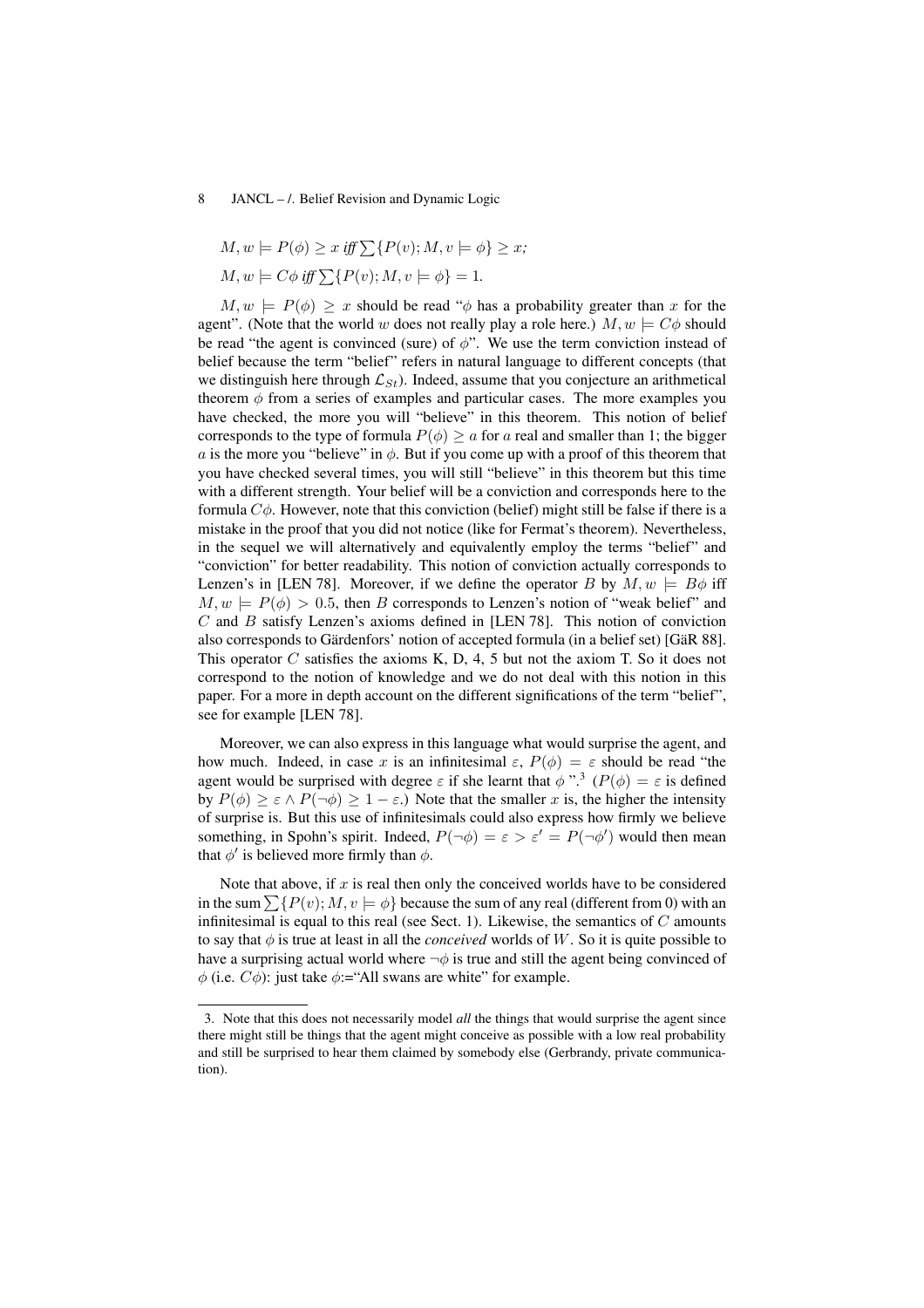#### 2.2. *The dynamic part*

2.2.1. *The notion of generic action model*

**DEFINITION 12.** — A generic action model is a structure  $\Sigma = (\Sigma, S, P, \{P^{\Gamma}; \Gamma \text{ is a})\}$ *maximal consistent subset of S* }, { $Pre_{\sigma}$ ;  $\sigma \in \Sigma$ },  $\sigma_0$ *) where* 

*1)* Σ *is a finite set of possible actions;*

*2)*  $\sigma_0$  *is the actual action;* 

*3) S is a set of formulas of*  $\mathcal{L}_{St}$  *closed under negation;* 

*4*)  $P^{\Gamma}$  is a probabilistic measure defined on  $\mathcal{P}(\Sigma)$  indexed by each maximal con*sistent subset*  $\Gamma$  *of*  $S$ *, and assigning to each possible action*  $\sigma$  *a* real *number in* [0; 1]*;* 

*5)* P *is a probabilistic measure defined on* P(Σ) *and assigning to each possible action*  $\sigma \in \Sigma$  *a* number in [0; 1]*;* 

*6)* P re<sup>σ</sup> *is a function which takes as argument any propositional letter* p *and yields a formula of*  $\mathcal{L}_{St}$ .

*Intuitive interpretation.* Items 1,2 are similar to Definition 8. It remains to give an interpretation to items 3-6 of the definition.

*Items 3 and 4*. S corresponds to the set of facts about the world that are relevant to determine the probabilities  $P^{\Gamma}$  of Item 4. The maximal consistent sets  $\Gamma$  then cover all the relevant eventualities needed for the modelling. The choice of the formulas of S is left to the modeler but they should be as elementary and essential as possible in order to give rise to all the relevant eventualities. In that respect, one should avoid infinite sets S.

 $P^{\Gamma}(\sigma)$  is the probability that the agent *would expect (or would have expected)*  $\sigma$ to happen (among the possible actions of  $\Sigma$ ), if the agent assumed that she was in a world where the formulas of  $\Gamma$  are true. In other words,  $P^{\Gamma}(\sigma)$  can be viewed as the probability for the agent that the action  $\sigma$  would occur in a world where the formulas of Γ are true. Note that this is a conditional probability of the form  $P(σ|Γ)$ . Moreover, because we assume the agent to be rational, the determination of the value of this probability can often be done objectively and coincides with the agent's subjective determination (see examples).

This probability value is real and cannot be infinitesimal (unlike  $P$ ), and (still unlike P) we can have  $P^{\Gamma}(\sigma) = 0$ . This last case intuitively means that the action  $\sigma$ cannot *physically* be performed in a world where  $\Gamma$  is true. These operators  $P^{\Gamma}$  generalize the binary notion of precondition in [BAL 04], [AUC 04] and [BEN 03].

REMARK 13. — In our definition of generic action model, instead of referring directly to worlds  $w$  of a particular pd-model, we refer to maximal consistent subsets  $\Gamma$  of a set S. This is for several reasons. Firstly, the determination of the probability  $P^{w}(\sigma)$  does not depend on all the information provided by the world w but often on just a part of it expressed by Γ. Secondly, for philosophical reasons, the *same* action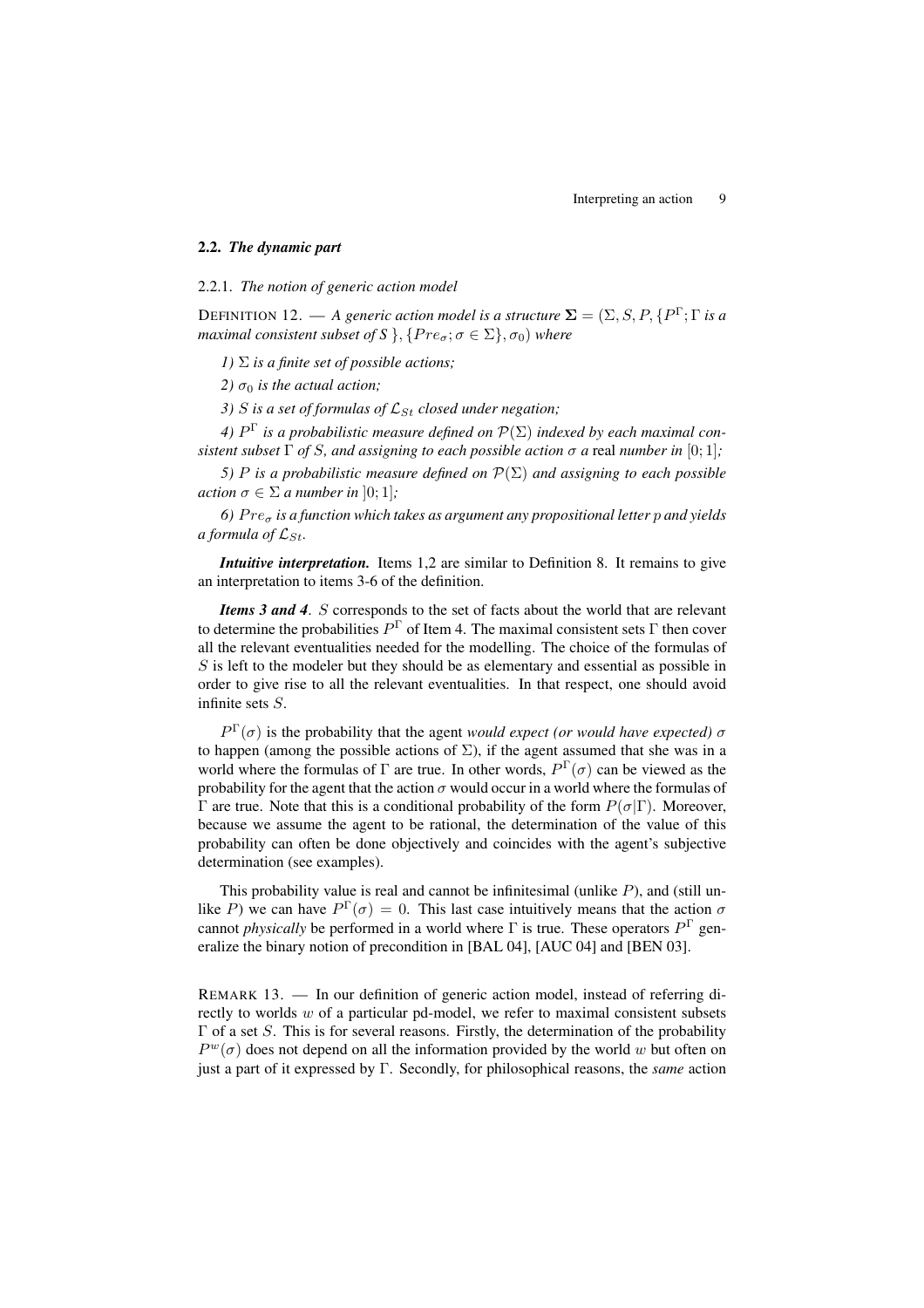might be performed in different situations, modelled by different pd-models, and be perceived differently by the agent in each of these situations, depending on what her epistemic state is (see Example 18). The use of maximal consistent sets enables us to capture this *generic* aspect of actions: in our very definition we do not refer to a particular pd-model. Finally, for computational reasons, we do not want that in practice the definition of generic action models depends on a particular pd-model because we want to be able to iterate the action without having to specify at each step of the iteration the new action model related to the new pd-model. The use of maximal consistent sets allows us to do so. However, from now on and for better readability we note  $P^w(\sigma) := P^{\Gamma}(\sigma)$  for the unique  $\Gamma$  such that  $M, w \models \Gamma$  (such a  $\Gamma$  exists because  $S$  contains the negation of each formula it contains).  $\Box$ 

*Item 5.*  $P(\sigma)$  is the probability for the agent that  $\sigma$  actually occurs among  $\Sigma$ , determined solely by the agent's *perception* and *observation* of the action happening. This probability is independent of the agent's beliefs of the static situation which could alter and modify this determination consciously or unconsciously (see the 'answering machine' example). This probability is thus independent of the probability that the agent would have expected  $\sigma$  to happen, because to determine this last probability the agent takes into account what she believes about the static situation (this fact will be relevant in Sect. 2.3).

Just as in the static case, we have *conceived* actions (which are assigned a real number) and *surprising* actions (which are assigned an infinitesimal). The former are actions that the agent conceives as possible candidates while one of the actions of  $\Sigma$ actually takes place. The latter are actions that the agent would be surprised to learn that they actually took place while one of the other actions took place. To take up the poker example of Sect. 2.1.1, if you play poker with somebody you trust and at a certain point he cheats while you do not suspect anything, then the actual action of cheating will be a surprising action for you (of value  $\varepsilon$ ) whereas the action where nothing particular happens is a conceived action (of value 1). Just as in the static case, the relative strength of the actions (conceived and surprising) is expressed by the value of the operator P.

*Item 6*. The function  $Pre_{\sigma}$  deals with the problem of determining what facts will be true in a world after the action  $\sigma$  takes place. Intuitively,  $Pre_{\sigma}(p)$  represents the necessary and sufficient *P* recondition in any world  $w$  for  $p$  to be true after the performance of  $\sigma$  in this world w.

#### 2.2.2. *Examples*

EXAMPLE 14 ('URN' EXAMPLE). — Consider the action whereby someone else draws a ball from the urn (which is actually a white ball) and puts it in his pocket, the agent sees him doing that but she cannot see the ball. This action is depicted in Fig. 4. Action  $\sigma$  (resp.  $\tau$ ) stands for "someone else draws a black (resp. white) ball and puts it in his pocket". The numbers within the squares stand for the probabilities  $P(\sigma)$  of the possible actions. The maximal consistent sets are represented by their 'positive' components, so  $\{p_i\}$  refers to the set  $\{p_i, \neg p_k; k \neq i\}.$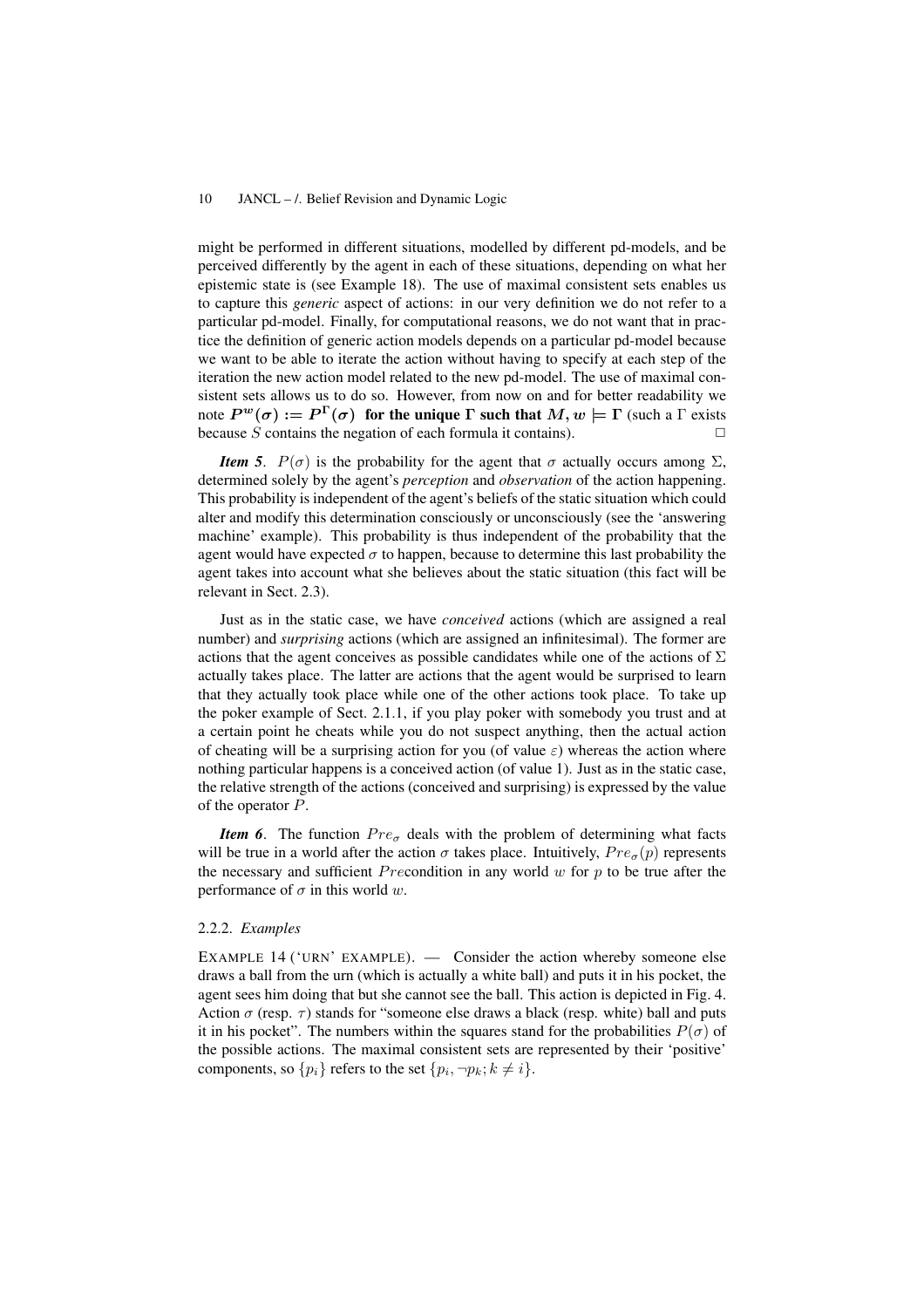

Figure 4. *Someone else draws a (white) ball and puts it in his pocket and the agent is uncertain whether he draws a white (* $\sigma$ *) or a black ball (* $\tau$ *).* 

The observation and perception of the action in itself does not provide the agent any reason to have a preference between him drawing a black ball or a white ball; so we set  $P(\sigma) = P(\tau) = \frac{1}{2}$ .<sup>4</sup> However if the agent assumed she was in a world where there are  $i$  black balls then the probability that she would (have) expect(ed) him drawing a black (resp. white) ball would be  $\frac{i}{n}$  (resp.  $1 - \frac{i}{n}$ ); so we set  $P^{\{p_i\}}(\sigma) = \frac{i}{n}$ and  $P^{\{p_i\}}(\tau) = 1 - \frac{i}{n}$ . Moreover there cannot be *n* black balls in the urn after he put one ball in his pocket; so we set  $Pre_{\sigma}(p_n) = \perp$  and  $Pre_{\tau}(p_n) = \perp$ . But if he draws a black ball then there is one black ball less; so we set  $Pre_{\sigma}(p_i) = p_{i+1}$  for all  $i < n$ . Otherwise if he draws a white ball the number of black balls remains the same; so we set  $Pre_{\tau}(p_i) = p_i$  for all  $i < n$ .

EXAMPLE 15 ('ANSWERING MACHINE' EXAMPLE). — Assume now that when the professor enters her office, she finds a message on her answering machine from her colleague. He tells her that he will bring her back a book he had borrowed next Tuesday in the beginning of the afternoon between 2.00 pm and 4.00 pm. However, there is some noise on the message and she cannot distinguish precisely whether he said Tuesday or Thursday. Nevertheless she considers more probable of having heard Tuesday rather than Thursday.

We model this action in Fig. 5.  $\sigma$  stands for "her colleague says that he will come on Tuesday between 2.00 pm and 4.00 pm" and  $\tau$  stands for "her colleague says that he will come on Thursday between 2.00 pm and 4.00 pm".  $P(\sigma)$  and  $P(\tau)$  represent the probabilities the agent assigns to  $\sigma$  and  $\tau$  on the sole basis of what she has heard and distinguished from the answering machine (and are depicted within the squares). These probabilities are determined on the basis of her sole perception of the message. On the other hand,  $P^{\{p\}}(\sigma)$  is the probability that she would have expected her colleague to say that he will come on Tuesday (rather than Thursday) if she assumed that his lecture was on Tuesday. This probability can be determined objectively. Indeed, because we assume that her colleague has a lecture on Tuesday from 2.00 pm to 3.30

<sup>4.</sup> We could nevertheless imagine some exotic situation where the agent's observation of him drawing the ball would give her some information on the color of the ball he is drawing. For example, if black balls were much heavier than white balls and the agent sees him having difficulty drawing a ball, she could consider more probable that he is drawing a black ball.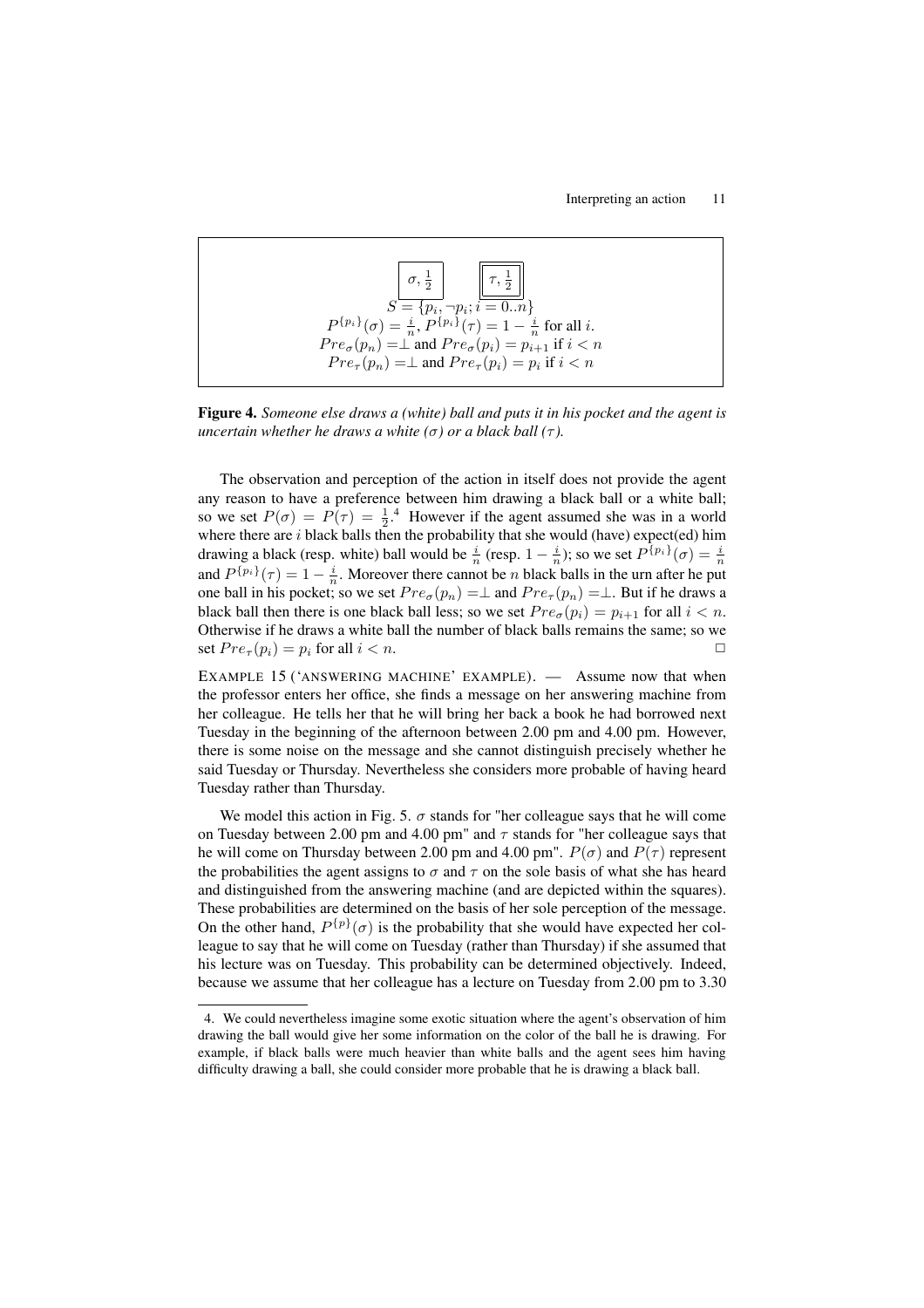

Figure 5. *The agent is uncertain whether her colleague says that he will come on Tuesday (*σ*) or on Thursday (*τ *) between 2.00 pm and 4.00 pm, but she considers more probable having heard Tuesday than Thursday.*

pm, the only time he could come on Tuesday would be between 3.30 pm and 4.00 pm (only 0.5 hour). So we set  $P^{\{p\}}(\sigma) = \frac{0.5hr}{2.5hrs} = \frac{1}{5}$ . Similarly,  $P^{\{p\}}(\tau) = \frac{2hrs}{2.5hrs} = \frac{4}{5}$ . Finally, the message does not change the fact of her colleague having a lecture or not on Tuesday; so we set  $Pre_{\sigma}(p) = p$  and  $Pre_{\tau}(p) = p$ .

 $\Box$ 

#### 2.3. *The update mechanism*

#### 2.3.1. *The notion of update product*

DEFINITION 16. -

 $G$ iven a pd-model  $M = (W, P, V, w_0)$  and a generic action model  $\boldsymbol{\Sigma} = (\Sigma, S, P, \{P^\Gamma; \Gamma\})$ *is a m.c. subset of*  $S$ }, { $Pre_{\sigma}$ ;  $\sigma \in \Sigma$ },  $\sigma_0$ )*, we define their update product to be the*  $pd$ -model  $M \otimes \Sigma = (W', P', V', w'_0)$ , where:

\n- $$
I) W' = \{(w, \sigma) \in W \times \Sigma; P^w(\sigma) > 0\}.
$$
\n- $2)$  We set
\n

$$
P'(\sigma) = \frac{P(\sigma).P^W(\sigma)}{\sum\{P(\tau).P^W(\tau);\tau\in\Sigma\}} \text{ where } P^W(\sigma) = \sum\{P(v).P^v(\sigma);v\in W\}.
$$

*Then*

$$
P'(w, \sigma) = \frac{P(w)}{\sum\{P(v); v \in W \text{ and } P^v(\sigma) > 0\}} \cdot P'(\sigma).
$$
  

$$
3) V'(p) = \{(w, \sigma) \in W'; M, w \models Pre_{\sigma}(p)\}.
$$

*4*)  $w'_0 = (w_0, \sigma_0)$ .

#### *Intuitive interpretation and motivations.*

*Items 1 and 4* As in BMS, in the new model we consider all the possible worlds  $(w, \sigma)$  resulting from the performance of the possible action  $\sigma$  in the possible world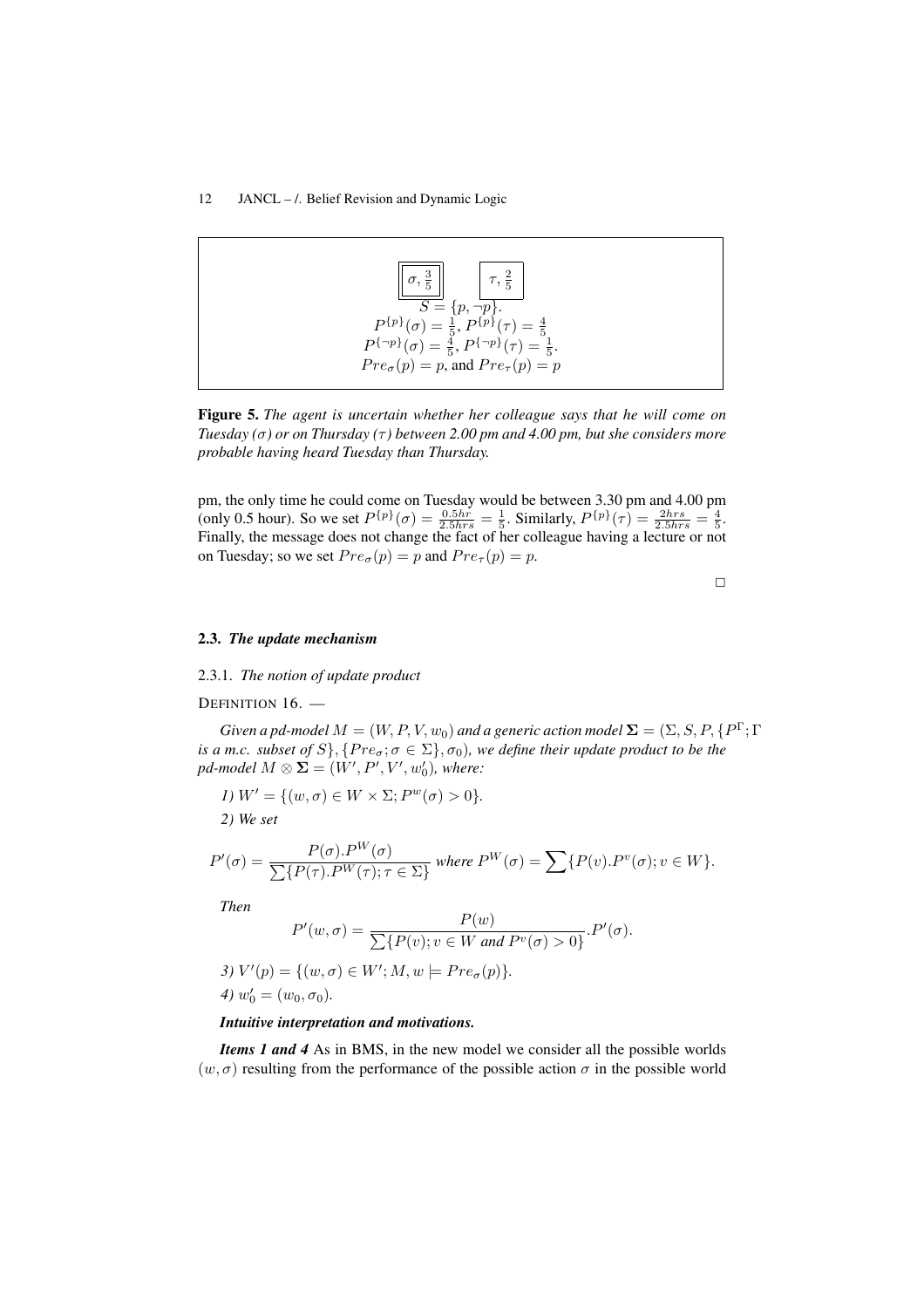w, granted that this action  $\sigma$  can physically take place in w (i.e.  $P^w(\sigma) > 0$ ). The new actual world is the result of the performance of the actual action  $\sigma_0$  in the actual world  $w_0$ .

REMARK 17. — When it comes to modelling epistemic states of agents, there are two (exclusive) approaches to follow: the objective approach and the subjective approach. In the first approach, the modeler has an objective, external and omniscient knowledge of the agent's epistemic state and the models she builds to represent the agent's epistemic state are thus perfect and correct. This approach has applications in game theory (and economics) where an objective point of view is necessary to explain past economical behaviors for example. In the second approach, the modeler is the agent at stake herself and as such her perception of the situation might be erroneous because she is part of the situation. So the models she builds to represent her own epistemic state might be erroneous. This approach has applications in artificial intelligence where agents/robots need to have a formal representation of the surrounding world. These two approaches lead to two different kinds of formalism and ways to formalize belief change.

In this paper we follow the objective approach. With this assumption, our pdmodels and generic action models are correct. So the actual world and actual action of our models do correspond to the actual world and actual action in reality. It is then natural to assume that the actual action  $\sigma_0$  can physically be performed in the actual world  $w_0$ :  $P^{w_0}(\sigma_0) > 0$ . Hence, the existence of the (actual) world  $(w_0, \sigma_0)$  is justified.  $\Box$ 

*Item 2.* We want to determine  $P'(w, \sigma) = P(W \cap A)$ , where W stands for the event 'we were in world w before  $\sigma$  occurred' and A for 'action  $\sigma$  just occurred'. More formally, in the probability space W', W stands for  $\{(w, \tau); \tau \in \Sigma\}$  and A for  $\{(v, \sigma): v \in W\}$  and we can check that  $W \cap A = \{(w, \sigma)\}\$ . But of course to determine these probabilities we have to rely only on M and  $\Sigma$ . Probability theory tells us that

$$
P(W \cap A) = P(W|A).P(A).
$$

We first determine  $P(W|A)$ , i.e. the probability that the agent was in world w *given* the extra assumption that action  $\sigma$  occurred in this world. We reasonably claim

$$
P(W|A) = \frac{P(w)}{\sum\{P(v); v \in W \text{ and } P^v(\sigma) > 0\}}.
$$

That is to say, we *conditionalize* the probability of w for the agent (i.e.  $P(w)$ ) to the worlds where the action  $\sigma$  took place and that may correspond for the agent to the actual world w (i.e.  $\{v; v \in W \text{ and } P^v(\sigma) > 0\}$ ). That is the way it would be done in classical probability theory. The intuition behind it is that we now possess the extra piece of information that  $\sigma$  occurred in w. So the worlds where the action  $\sigma$  did *not*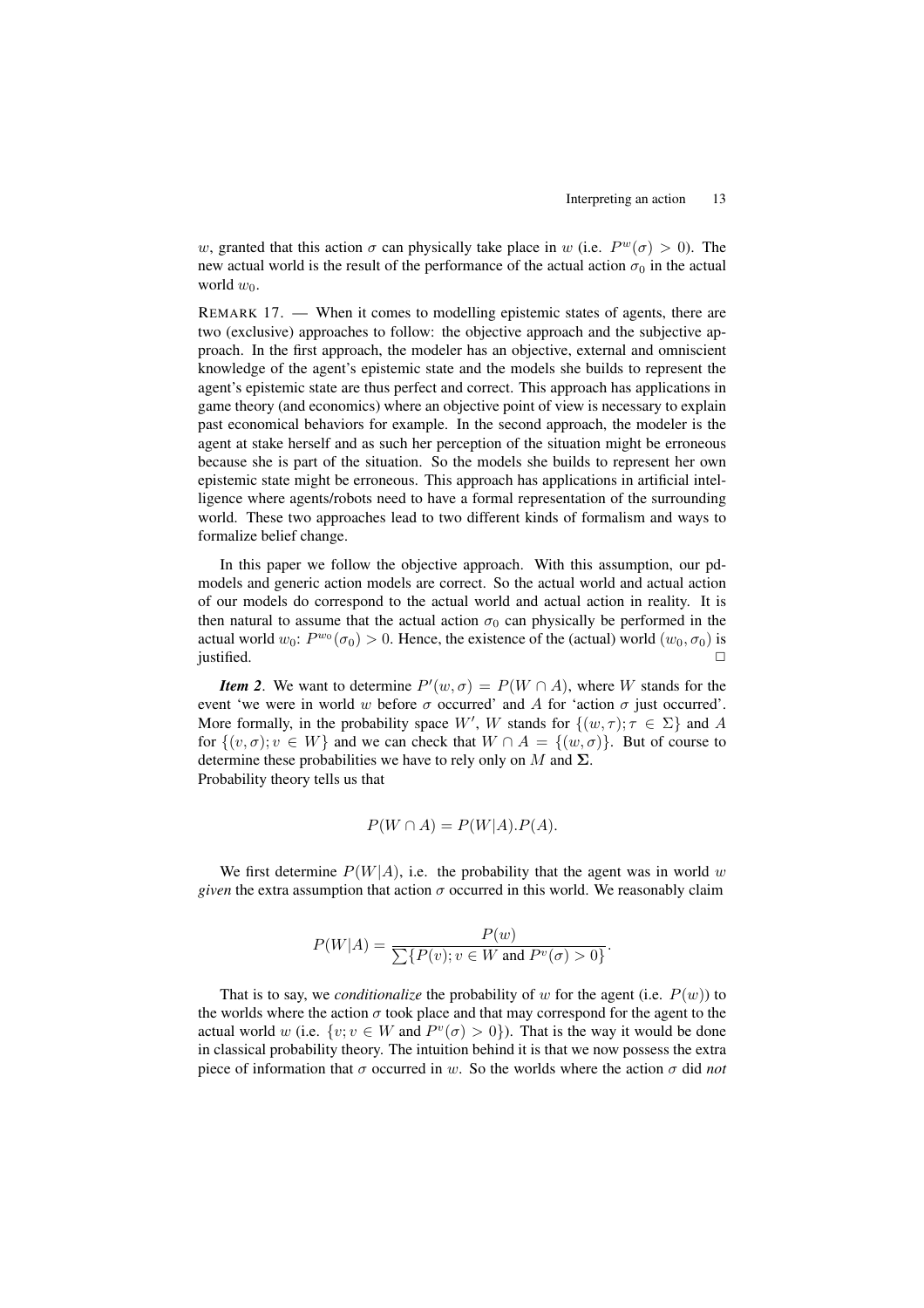occur do not play a role anymore for the determination of the probability of  $w$ . We can then get rid of them and conditionalize on the remaining relevant worlds.

It remains to determine  $P(A)$ , which we also denote  $P'(\sigma)$ ; that is to say the probability for the agent that  $\sigma$  occurred. We claim that

$$
P(A) = P_1.P_2
$$

where  $P_1$  is the probability for the agent that  $\sigma$  actually occurred, determined on the sole basis of her *perception* and *observation* of the action happening; and  $P_2$  is the probability that the agent would have expected  $\sigma$  to happen determined on the sole basis of her epistemic state (i.e. her beliefs). Because  $P_1$  and  $P_2$  are independent, we simply multiply them to get  $P'(\sigma)$ .

By the very definition of  $P(\sigma)$  (see Sect. 2.1),  $P_1 = P(\sigma)$ .

As for  $P_2$ , the agent's epistemic state is represented by the worlds  $W$ . So she could expect  $\sigma$  to happen in any of these worlds, each time with probability  $P^v(\sigma)$ . We might be tempted to take the average of them:  $P_2 = \frac{\sum \{P^v(\sigma), v \in W\}}{n}$  $\frac{\sigma}{n}$ ; where *n* is the number of worlds in  $W$ . But we have more information than that on the agent's epistemic state. The agent does not know in which world of  $W$  she is, but she has a preference among them, which is expressed by P. So we can refine our expression above and take the *center of mass* (or barycenter) of the  $P^v(\sigma)$ s balanced respectively by the weights  $P(v)$ s (whose sum equals 1), instead of taking roughly the average (which is actually also a center of mass but with weights  $\frac{1}{n}$ ). We get  $P_2 = P^W(\sigma) = \sum_{n=1}^{\infty} P^N(\sigma)$  $\{P(v), P^v(\sigma); v \in W\}$ . (Note that this expression could also be viewed as an application of a theorem of conditional probability if we rewrote  $P^v(\sigma)$  to  $P(\sigma|v)$ .)

Finally, we normalize  $P'(\sigma)$  on the set of actions  $\Sigma$  to get a probabilistic space. We get

$$
P(A) = P'(\sigma) = \frac{P(\sigma).P^W(\sigma)}{\sum\{P(\tau).P^W(\tau);\tau \in \Sigma\}} \text{ where } P^W(\sigma) = \sum\{P(v).P^v(\sigma); v \in W\}.
$$

We can easily check that  $\sum \{P'(w, \sigma); (w, \sigma) \in W'\} = 1$ , which ensures that  $P'$ is a probability measure on  $\mathcal{P}(W')$ .

*Item 3*. Intuitively, this formula says that a fact p is true after the performance of  $\sigma$ in w iff the necessary and sufficient precondition for p to be true after  $\sigma$  was satisfied in  $w$  before the action occurred.<sup>5</sup>

<sup>5.</sup> In [AUC 05], the solution of determining which propositional facts were true after an update was very similar to Reiter's solution to the frame problem [REI 01]. It turns out that the solution we propose here is equivalent to the previous one and was first proposed by Renardel De Lavalette [REN 04] and Kooi [KOO 05], [DIT 05]. Indeed, in [AUC 05] we used two operators  $Post_{\sigma}^{+}$  and  $Post_{\sigma}^{-}$  but in the update mechanism the necessary and sufficient condition for p to be true after  $\sigma$  was  $Post^+_{\sigma}(p) \vee (p \wedge Post^-_{\sigma}(p))$  which is shortened here to  $Pre_{\sigma}(p)$ .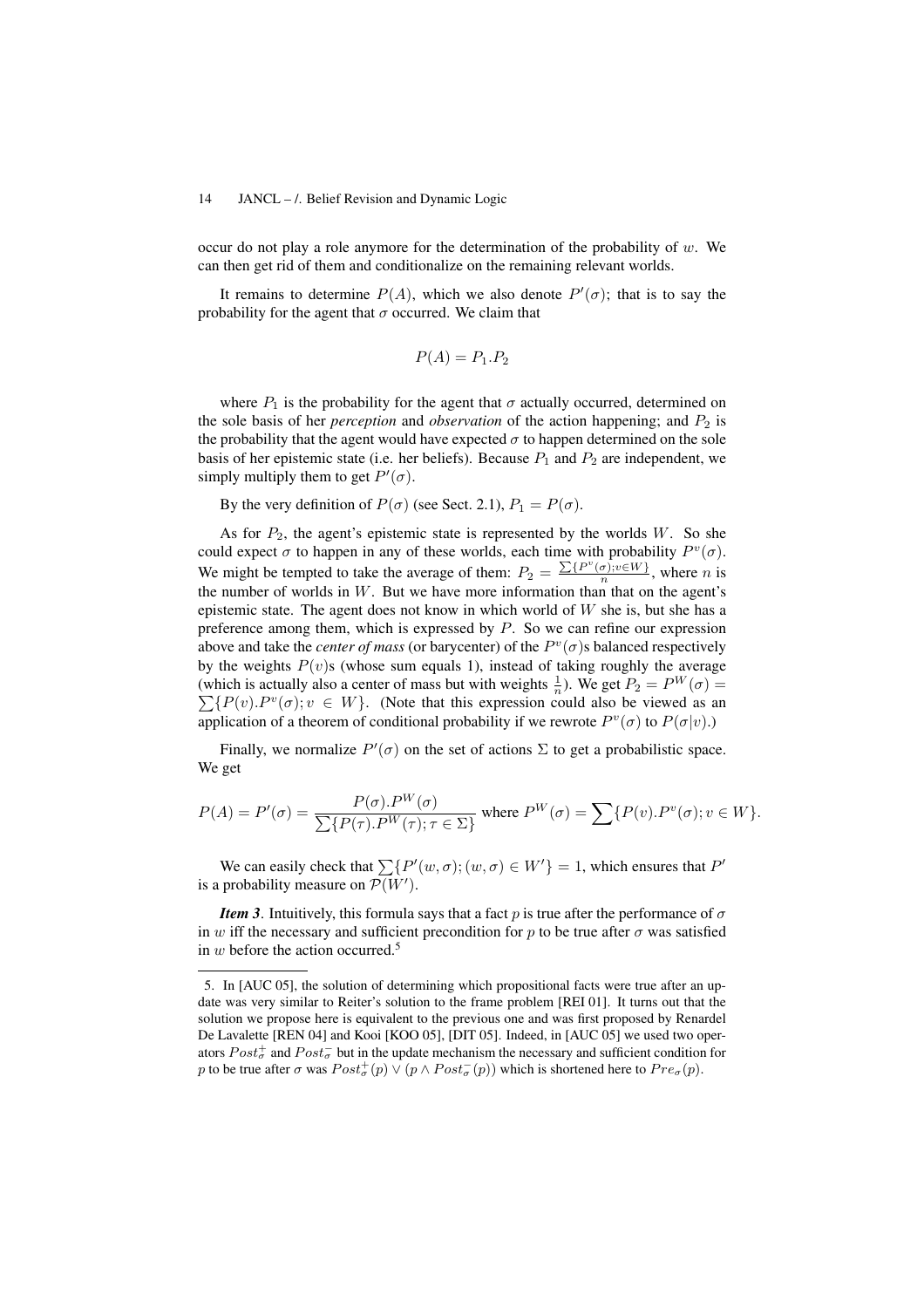#### 2.3.2. *Examples*

EXAMPLE 18 ('URN' EXAMPLE).  $\longrightarrow$  Assume now that someone else just drew a (white) ball from the urn and put it in his pocket, action depicted in Fig.4. Then because the agent considered equally probable that there was  $0,1,...$ , or n black balls in the urn, she would expect that the other person drew a black ball or a white ball with equal probability. That is indeed the case:

$$
P^{W}(\sigma) = \sum \{ P(v). P^{v}(\sigma); v \in W \} = \sum \{ \frac{1}{n+1} \cdot \frac{i}{n}; i = 0..n \} = \frac{1}{2} = P^{W}(\tau).
$$

Independently from that, her perception of the action did not provide her any reason to prefer  $\sigma$  over  $\tau$  (i.e.  $P(\sigma) = P(\tau)$ ). So, in the end she should believe equally that the other agent drew a black ball or a white ball, and this is indeed the case:  $P'(\sigma) = P'(\tau).$ 

If we perform the full update mechanism, then we get the pd-model of Fig.6. In this model all the worlds are equally probable for the agent. Note that there cannot be *n* black balls in the urn  $(p_n)$  any longer since one of them has been withdrawn.

Now consider another scenario where this time the agent initially believes that there are more black balls than white balls (for example she believed somebody else that told her so in the beginning). This can be modelled by assigning the initial probabilities  $P(w_i) = \varepsilon$  for  $i = 0, ..., k$  and  $P(w_i) = \frac{1}{k}$  for  $i = k + 1, ..., n$  to the worlds of the model depicted in Fig.1 (recall that there are  $n = 2.k$  balls). Then, if somebody else draws a ball from the urn and we compute again the probabilities of the actions  $\sigma$ and  $\tau$ , we get what we expect, namely that the agent considers more probable that a black ball has been withdrawn rather than a white ball:

$$
P'(\sigma) = P^{W}(\sigma) = \sum \{ \varepsilon, \frac{i}{n}; i = 0..n \} + \sum \{ \frac{1}{k}, \frac{i}{n}; i = k+1..n \} = \frac{3}{4} + \frac{1}{4 \cdot k} > \frac{1}{4} - \frac{1}{4 \cdot k} = P^{W}(\tau) = P'(\tau).
$$

 $\Box$ 



Figure 6. *Situation of the urn example after somebody else drew a white ball and put it in his pocket (*σ*).*

EXAMPLE 19 ('ANSWERING MACHINE' EXAMPLE). — Now that the professor has heard the message, she updates her representation of the world with this new information. We are not going to perform the full update and display the new pd-model, but rather just concentrate on how she computes her action probabilities  $P'(\sigma)$  and  $P'(\tau)$ .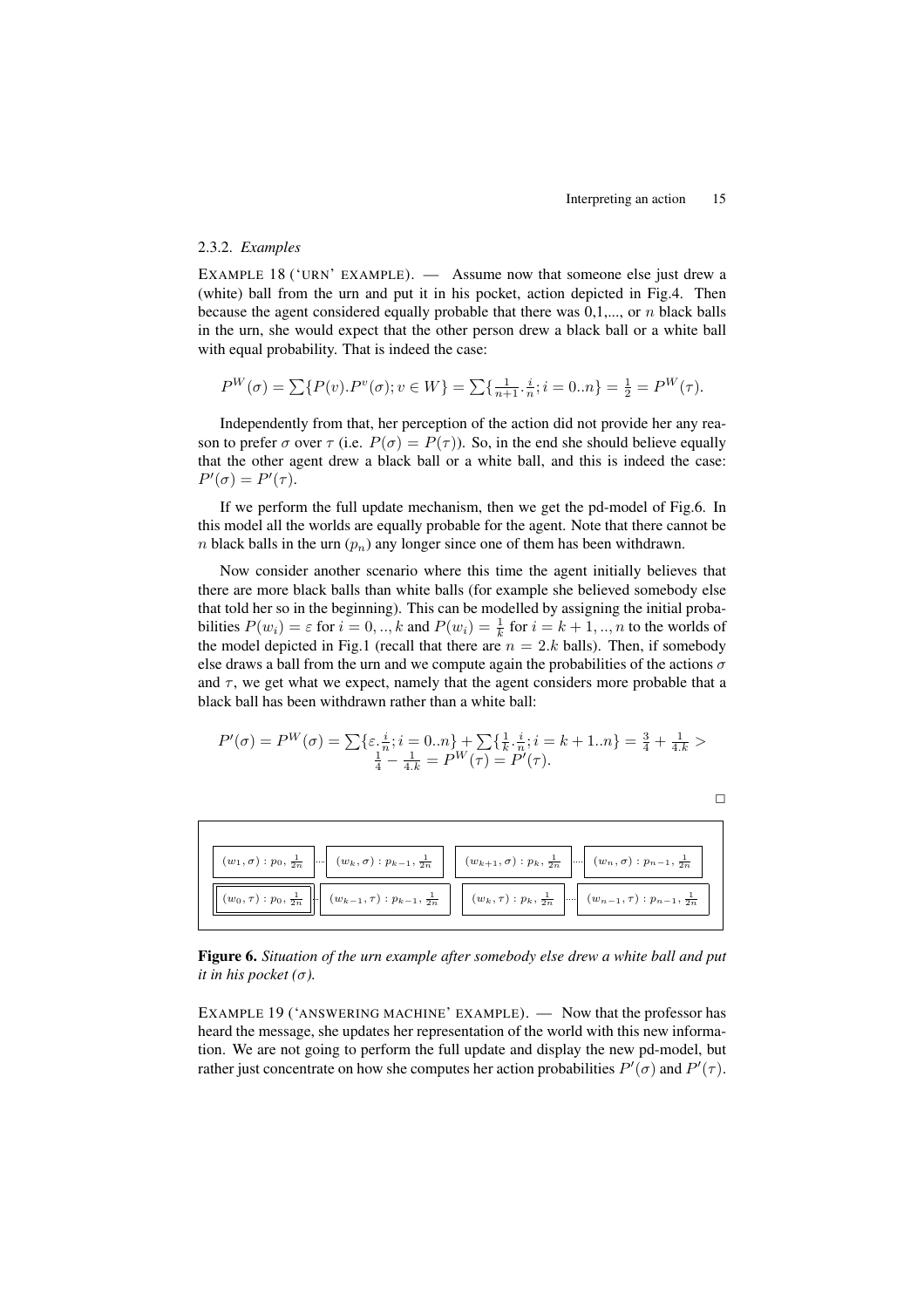After this computation, the probability  $P'(\sigma)$  that her colleague said that he will come on Tuesday is a combination of: (1) how much she would have expected him to say so, based on what she knew and believed of the situation, and (2) what she actually distinguished and heard from the answering machine.

The first value (1) is  $P^W(\sigma) = \sum \{ P(v) \cdot P^v(\sigma) ; v \in W \}$ , and the second (2) is  $P(\sigma)$ . We get  $P'(\sigma) = \frac{12}{29} < \frac{17}{29} = P'(\tau)$ . The important thing to note here is that  $\sigma$  has become less probable than  $\tau$  for her:  $P'(\sigma) < P'(\tau)$  while before the update  $P(\sigma) > P(\tau)$ . On the one hand, this is due to the fact that the probability that she heard her colleague saying that he would come on Tuesday has decreased due to her lower expectation of him to say so:  $P^{W}(\sigma) = \frac{8}{25} < \frac{3}{5} = P(\sigma)$ ; expectation which is based on her belief that he is busy on Tuesday because he has got a lecture  $(P(p) = \frac{4}{5})$ . On the other hand, this is due to the fact that the probability that she heard her colleague saying that he would come on Thursday has increased due to her higher expectation of him to say so:  $P(\tau) = \frac{2}{5} < \frac{17}{25} = P^W(\tau)$ ).

Now consider a second scenario where this time she initially believes with a higher probability that he has got a lecture on Thursday than on Tuesday ( $P(w) = \frac{1}{5}$  and  $P(v) = \frac{4}{5}$  in Fig.2). This time her belief that she heard him saying that he will come on Tuesday (resp. Thursday) is strengthened (resp. weakened) by her independent expectation of him to say so:  $P'(\sigma) > P(\sigma) > P(\tau) > P'(\tau)$ .

EXAMPLE 20 ('ANSWERING MACHINE' EXAMPLE 2). — In this variant of the answering machine example, we are going to show the usefulness of infinitesimals and show an example of belief revision.

 $\Box$ 

Basically, we consider the same initial situation, except that her beliefs are different. This time she is convinced that her colleague's lecture is on Thursday and she is also convinced that she heard him saying that he would come on Thursday. Formally, everything remains the same except that now in Fig. 3  $P(w) = \varepsilon$  and  $P(v) = 1$ , and in Fig. 5  $P(\sigma) = \varepsilon$  and  $P(\tau) = 1$ . If we apply the full update mechanism with these new parameters we get the model depicted in Fig. 7. In this model she is convinced that he has got a lecture on Thursday and that he said he would come on Thursday (world  $(v, \tau)$ ). Moreover, she would be surprised (with degree  $5\varepsilon$ ) if she learnt that her colleague has got his lecture on Tuesday *or* he said he will come on Tuesday (worlds  $(w, \tau)$ ,  $(v, \sigma)$  and  $(w, \sigma)$ ; remember that  $5\varepsilon + 4\varepsilon^2 = 5\varepsilon$ ). But she would be much more surprised (with degree  $\varepsilon^2$ ) if she learnt that he has got his lecture on Tuesday *and* he said he will come on Tuesday (world  $(w, \sigma)$ ), because that contradicts twice her original convictions.

Now later her colleague tells her that he has got his lecture on Tuesday, then she will have to revise her beliefs. The action model of this public announcement is depicted in Fig. 8. The resulting model is depicted in Fig. 9. In this model, she now believes that he has got his lecture on Tuesday, but she is still convinced that her colleague said that he will come on Thursday because no new information has contradicted this. This is made possible thanks to the (global) ranking of surprising worlds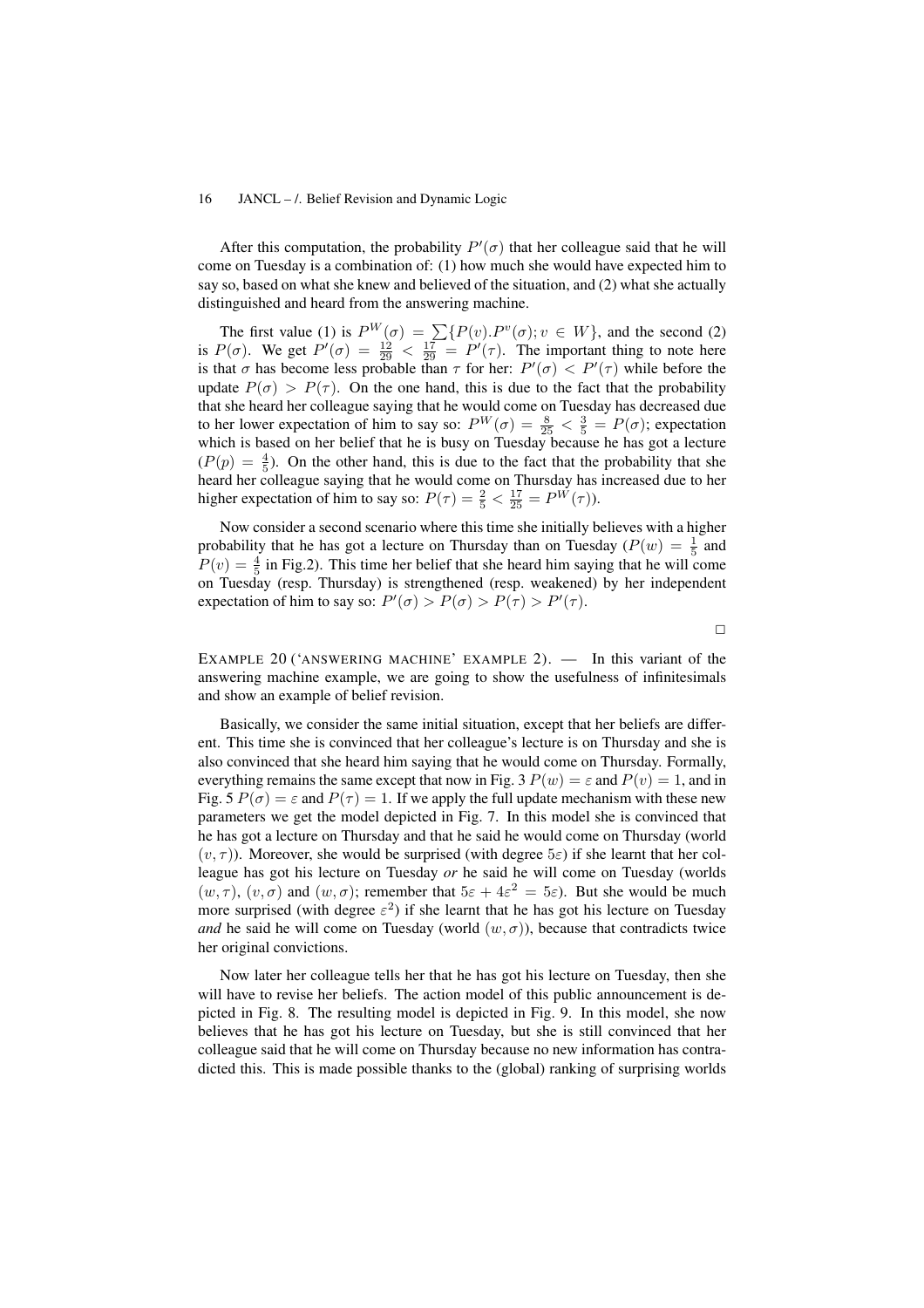

**Figure 7.** *Situation after she believed that her colleague's lecture is on Thursday*  $(\neg p)$ *and she heard him saying that he would come on Thursday*  $(τ)$ *.* 

by infinitesimals. What happened during this revision process is that the least surprising world where  $p$  is true became the only conceived world.

 $\Box$ 



Figure 8. *Her colleague announces to her that his lecture is on Tuesday.*



**Figure 9.** Situation after her colleague announced his lecture is on Tuesday ( $\mu$ ) and *she then revised her beliefs.*

#### 3. Extension to the multi-agent case.

In this section we only sketch a way to extend this framework to the multi-agent case. At the address *ftp://ftp.irit.fr/IRIT/LILAC/Aucher\_jancl.pdf* can be found the detailed formalism. In the sequel,  $G$  is a fixed set of agents<sup>6</sup>.

<sup>6.</sup> Another possible and equivalent extension consists in simply indexing the probabilities  $P^{\Gamma}$ of the generic action model by the agents  $j \in G$ ; and indexing the probabilities P of the pd-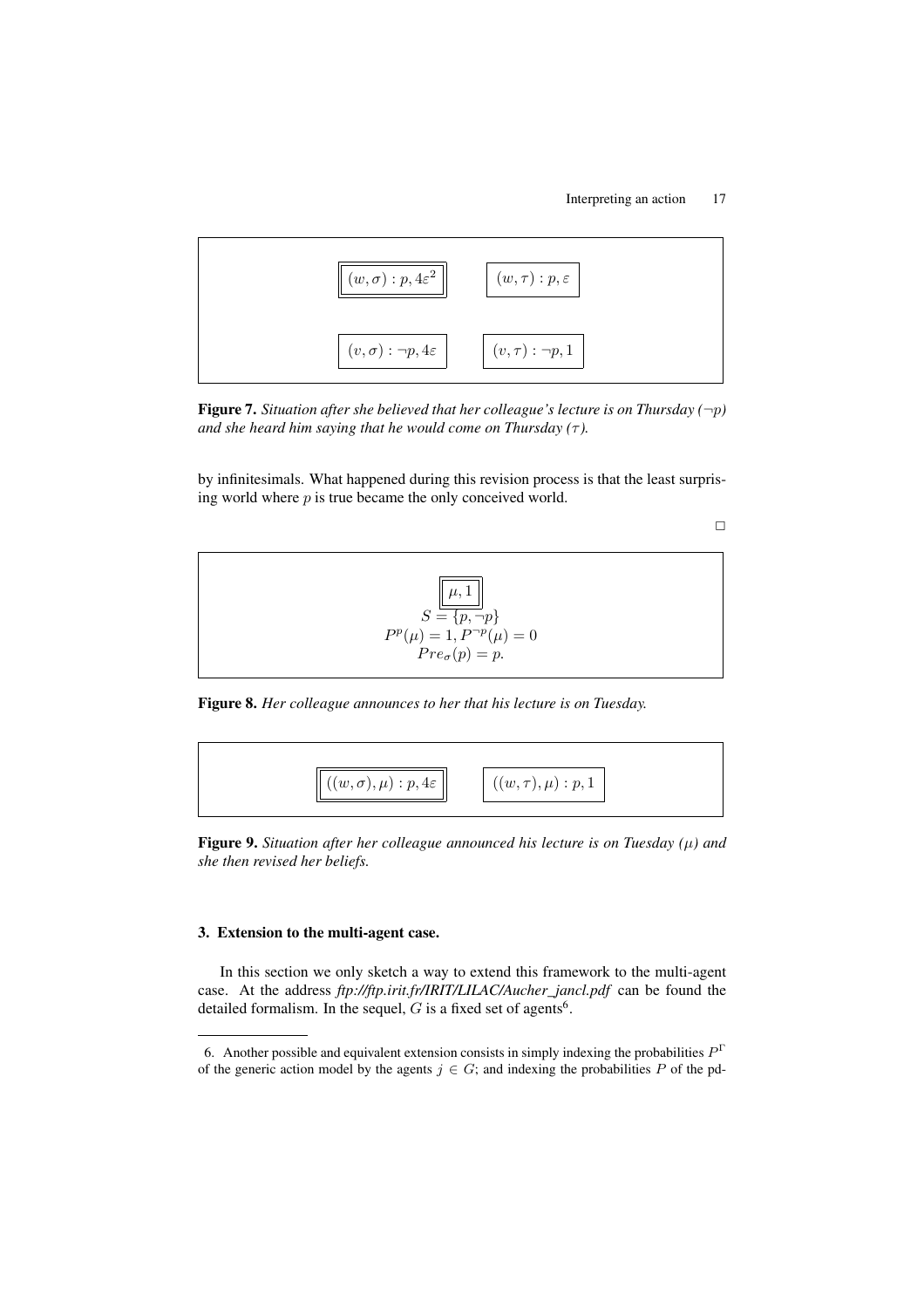We introduce a set of equivalence relations  $\sim$ <sub>j</sub> on the set of worlds W, modelling the rough uncertainty of each agent  $j \in G$ . Then each  $\sim_j$  equivalence class will be considered as an instance of a "single-agent" pd-model with probability measure  $P_i$ and should then fulfill the same conditions.

We do similarly for the generic action models by introducing a set of equivalence relations  $\sim_j$  on the set of possible actions Σ indexed by the agents  $j \in G$ . Each  $\sim_j$ equivalence class will be considered as an instance of a "single-agent" generic action model with probability measures  $P_j$  and  $P_j^{\Gamma}$  and should fulfill the same conditions. Moreover, we assume that the fact that an action cannot physically take place in a world is a public fact among agents. So we should add in the definition of the generic action model that for each possible action  $\sigma$  and agent  $j_0$ , if  $P_{j_0}^{\Gamma}(\sigma) = 0$  then  $P_j^{\Gamma}(\sigma) = 0$ 0 for all  $j \in G$ .

Finally, the update mechanism is the same as for the "single-agent" case: the P operators just have to be indexed by the agents  $j \in G$ . However we also have to deal with the new component  $\sim_j$ . As in BMS, we set  $(w, \sigma) \sim'_j (v, \tau)$  iff  $w \sim_j v$  and  $\sigma \sim_i \tau$  because the uncertainty relations  $\sim_i$  for the pd-model and the generic action model are independent from one another.

#### 4. Comparisons.

Structure of the static part and (its relevance for the) comparison with the AGM postulates. There are several proposals in the literature which cumulate features of ranking theories (Spohn-type or possibility theories) and probability: for example generalized qualitative probability [LEH 96], lexicographic probability [BLU 91], big-stepped probabilities [DUB 04] and Weydert's cumulative algebra [WEY 94]. All these proposals are very similar in spirit and seem to be equivalent in one way or another. We showed in Theorem 7 that our structure  $\nabla$  is actually an extension of a structure V' isomorphic to a cumulative algebra. So Weydert's comparisons with Spohn's theory [SPO 88] and possibility theories [DUB 91] transfer. In particular the ranking V <sup>0</sup> determines a *global* ranking of worlds similar in spirit to Spohn's degrees

1)  $P_{j,w}(w) > 0$  for all  $w \in W$ , 2) if  $P_{j,w}(v) > 0$  then for all  $u \in W$   $P_{j,w}(u) = P_{j,v}(u)$ ,

3)  $\sum \{P_{j,w}(v); v \in W\} = 1.$ 

model (resp. generic action model) by the agents  $j \in G$  and possible worlds w (resp. possible actions  $\sigma$ ) but allowing at the same time these probability measures to take the value 0 (note that it was not the case for the single-agent case).  $P_{j,w}(v) = 0$  would then mean that if the agent  $j$  is in world  $w$  then the world  $v$  is not relevant to describe her own epistemic state (and similarly for possible actions). However, if we want to have a framework equivalent to the first one, we have to add constraints to the  $P_{j,w}$  (and  $P_{j,\sigma}$ ), namely

Note that these constraints look similar to seriality (3), transitivity and euclidianity (2) constraints. Finally, the update product is the same except that the probabilities  $P$  have to be replaced by  $P_{j,w}$  (or  $P_{j,\sigma}$ ) and the probabilities  $P^{\Gamma}$  by  $P_j^{\Gamma}$ .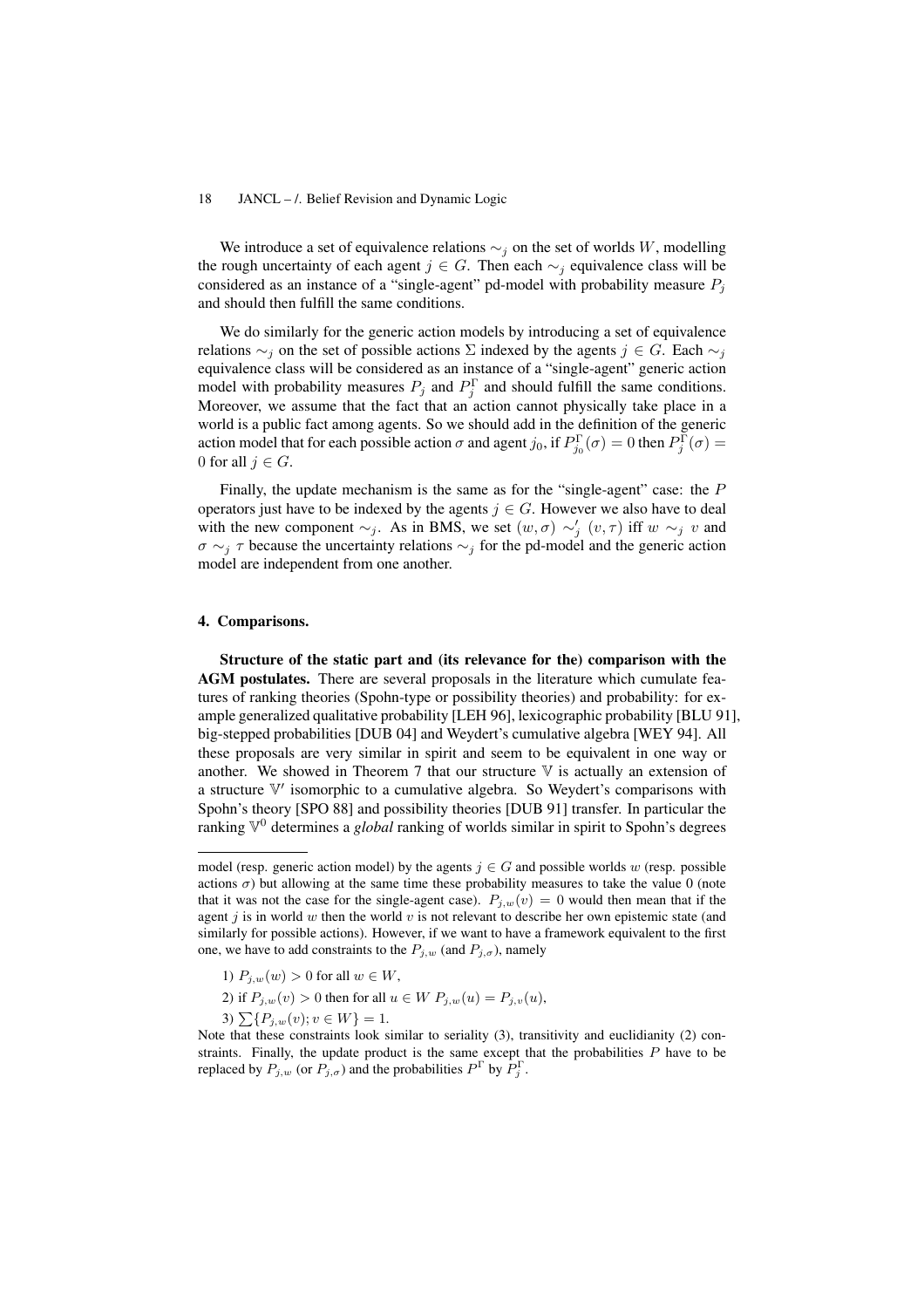of disbelief or possibility degrees in possibility theory<sup>7</sup>. (The global degree of a world w can be defined by  $\alpha((P(w))^0) \in P(w)^0$  where  $\alpha$  is a choice function; see the appendix.) So, more precisely our conceived worlds correspond to Spohn's worlds of plausibility 0, and our surprising worlds correspond to Spohn's worlds of plausibility strictly greater than 0; moreover our global degrees correspond to Spohn's plausibility degrees (although the order has to be reversed). Likewise with possibility theory. In Fig. 1 of Sect. 2.1, the worlds with the same global degree are located between two consecutive spheres. But among the worlds of the same global degree exists also a *local* ranking corresponding to the usual order relation. So for example, in the picture we have the local ranking  $4.\varepsilon^2 > 3.\varepsilon^2$ , even if the worlds with these probabilities have the same global degree.

As we saw in Sect. 2.1 this formalism allows an accurate and rich account of an epistemic state. Now we are going to see that its duality (local and global aspects) enables also a fine-grained account of its dynamics as well.

REMARK 21. — In the literature (including myself in [AUC 04]), one often considers degrees of possibility/plausibility (present in possibility theory and Spohn's theory) and probabilities as two different means to represent and tackle the same kind of information. However, as it is stressed in this paper, for us they are meant to model two related but different kinds of information. In our sense, the first rather corresponds to degrees of potential surprise about facts absent from the agent's mind. The second rather corresponds to degrees of belief or acceptance about facts present (or accessible) in the agent's mind (which can be a knowledge base for example). The same distinction is also present in  $[GAR 88]$ .  $\Box$ 

Our structure  $V$  is richer than the cumulative algebra  $V'$  because it allows its elements to have multiplicative inverses. This feature turns out to be quite useful in a dynamic setting because it allows conditionalization and in particular belief revision.

THEOREM 22. — *If, as in the AGM theory, we restrict our attention to propositional beliefs, then in the case of a public announcement our update mechanism satisfies the eight AGM postulates for belief revision.*

Suppose  $\phi$  is false in every conceived world, when we revise by  $\phi$  then the surprising worlds where  $\phi$  is true and which have the least *global* degree become the conceived worlds. More interestingly, the *local* structure of these surprising worlds remains the same, that is to say their relative order of probability is the same before and after the revision. So we see here that the richness of our formalism enables a fine-grained account of belief revision which is absent in the literature.

Comparison with Kooi's system. Kooi's dynamic probabilistic system [KOO 03] is based on the static approach by Fagin and Halpern in [FAG 94]. Unlike us, probability is not meant only to model the agents' epistemic states. In that respect, his

<sup>7.</sup>  $\mathbb{V}^0$  is defined as being the quotient structure of  $\mathbb{V}'$  by the equivalence relation  $\approx^0$ , which is itself defined by  $x \approx^0 y$  iff  $\frac{x}{y}$  is real different from 0 if  $y \neq 0$  and  $x = 0$  if  $y = 0$  (see the appendix).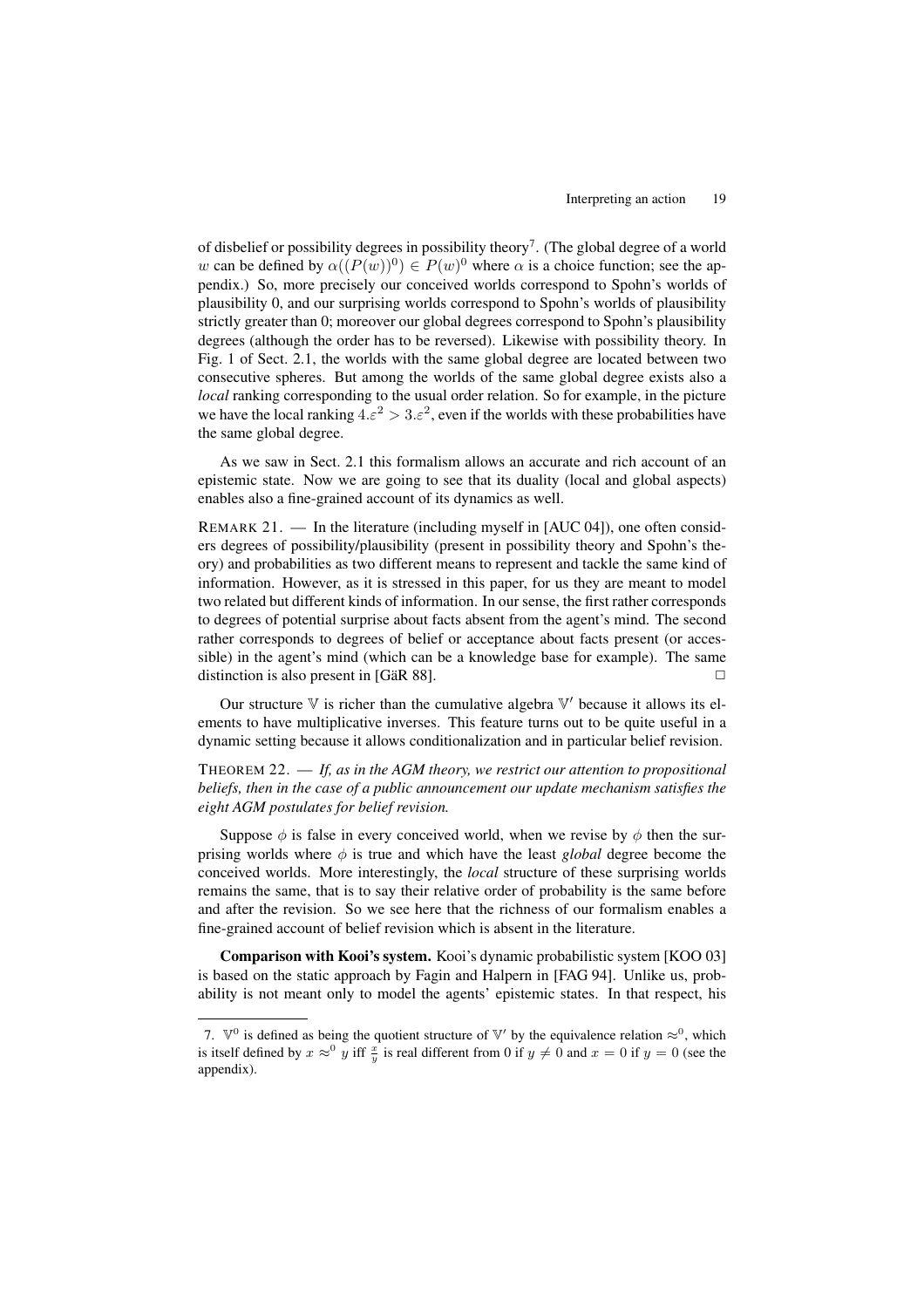probability measures are defined relatively to each world without any constraint on them. Moreover he only deals with public announcement. But in this particular case our update mechanism is a bit different from his. The worlds of his initial model are the same as in his updated model, only the accessibility relations and probability distributions are changed, depending on whether or not the probability of the formula announced is zero in the initial model. However, our probabilistic update rule in this particular case boils down to the same as his for the worlds where the probability of the formula announced is different from zero. Finally, he does not consider actions changing facts (he tackles this topic independently in [KOO 05]).

Comparison with van Benthem's system. van Benthem's early system [BEN 03] is similar to ours in its spirit and goals. However he does not introduce the probabilities  $P^{W}(\sigma)$  and  $P(\sigma)$  but only a single  $P^{w}(\sigma)$ . Hence, his probabilistic update rule is different. The intended interpretation of his  $P^{w}(\sigma)$  seems also to be different from ours if we refer to his example. Anyway, his discussion and comparison with the Bayesian setting in his Sect. 5 are still valid here.

A more elaborated version of his system which is very similar to ours has been developed independently by him, Kooi and Gerbrandy [BEN 06]. In this system they do have a second probability measure  $P$  for the action models whose intended meaning is the same as ours. Nevertheless, their probabilistic update rule is still different and does not comply to the Jeffrey update, contrary to ours. They also study some parameterized versions of their probabilistic rule (which could be done here too) and they show that one of them actually complies to the Jeffrey update. They provide a sketch of a completeness proof via reduction axioms. However, they do not resort to infinitesimals to represent epistemic states and thus can neither express degrees of potential surprise nor allow for belief revision. Finally they do not consider actions changing facts.

Comparison with the situation calculus of Bacchus, Halpern and Levesque. Their system [BAC 99] can be viewed as the counterpart of van Benthem's early system in the situation calculus except that they deal as well with actions changing facts. Their probabilistic update rule is also the same as van Benthem's (modulo normalization). So what applies to van Benthem's early system applies here too. In particular, the logical dynamics present in the interpretation of an action are not explored.

Comparison with the observation systems of Boutilier, Friedman and Halpern. Their system [BOU 98] deals with noisy observations. Their approach is semantically driven like ours. However they use a different framework called observation system based on the notion of (ranked) interpreted system. On the one hand their system is more general because it incorporates the notion of time and a ranking of evolutions of states over time (called runs). On the other hand the only actions they consider are noisy observations (which do not change facts of the situation). An advantage of our system is its versatility because we can represent many kinds of actions. In that respect, their noisy observations can be modelled in our framework using two possible actions, the first corresponding to a truthful observation and the second to an erroneous one. Then by a suitable choice of probabilities we can for example express, as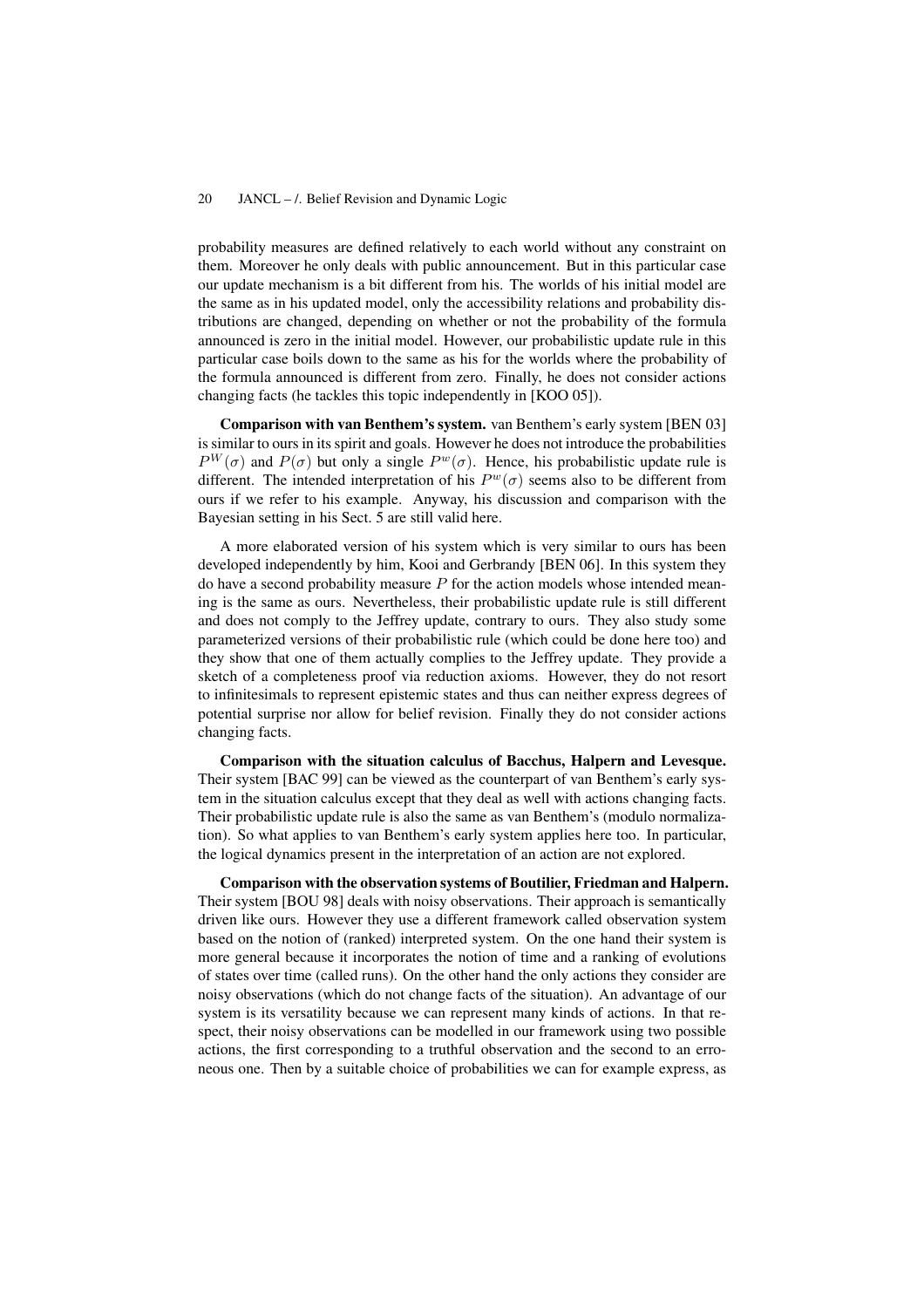they do, that the observation is "credible". However, their framework seems to enable them to characterize formally more types of noisy observations. Finally, because we do not introduce the notions of time and history, our framework is rather comparable to a particular case of their system called *Markovian* observation system. But nothing precludes us to introduce these notions as an extension of our system.

#### 5. Conclusion

In order to represent with most accuracy the agent's epistemic state, we have introduced a rich formalism based on hyperreal numbers (and which is an extension of Weydert's cumulative algebra). Our epistemic state representation includes both degrees of beliefs expressed by a subjective probability and degrees of potential surprise expressed by infinitesimals. We have seen that the richness of this formalism enabled genuine belief revision thanks to the existence of infinitesimals (and multiplicative inverse). By a closer look at this revision process, we could even notice some interesting and meaningful patterns due to the dual aspect (local and global) of this formalism. So, our system indirectly offers a new (probabilistic) approach to belief revision.

But other important logical dynamics were studied, namely the ones present in the process of interpreting an action. Starting from the observation that this interpretation hinges on two features, the actual perception of the action happening and our expectation of it to happen, we have proposed a way to model this phenomenon. Incidentally, note that in a sense our approach complements and reverses the classical view whereby only our interpretation of actions affects our beliefs and not the other way around, as in belief revision theory. For sake of generality, we have also taken into account in this system actions that may change the facts of a situation.

Our system is semantically driven and it would be interesting to look for a completeness result, and in particular for reduction axioms. However this system can be of use as it is in several areas. Firstly, in game theory where the kinds of phenomena we studied are quite current. Secondly, in psychology if we want to devise realistic formal models of belief change. Finally, the logical dynamics we modelled could be used in some way or another in artificial intelligence since they are the hallmark of rational and efficient reasoners.

#### Acknowledgements

First of all, I thank my PhD supervisors Hans van Ditmarsch and Andreas Herzig for many useful comments and discussions. I also thank Didier Dubois for endless conversations that showed me (among other things) the connections of my formalism to represent the agent's epistemic state to other formalisms. I thank Jérôme Lang for suggesting the second extension to the multi-agent case. I thank three anonymous referees for their comments to improve the presentation. Finally, I thank the audiences of the workshop "belief revision and dynamic logic" at ESSLLI05 and of the Dagstuhl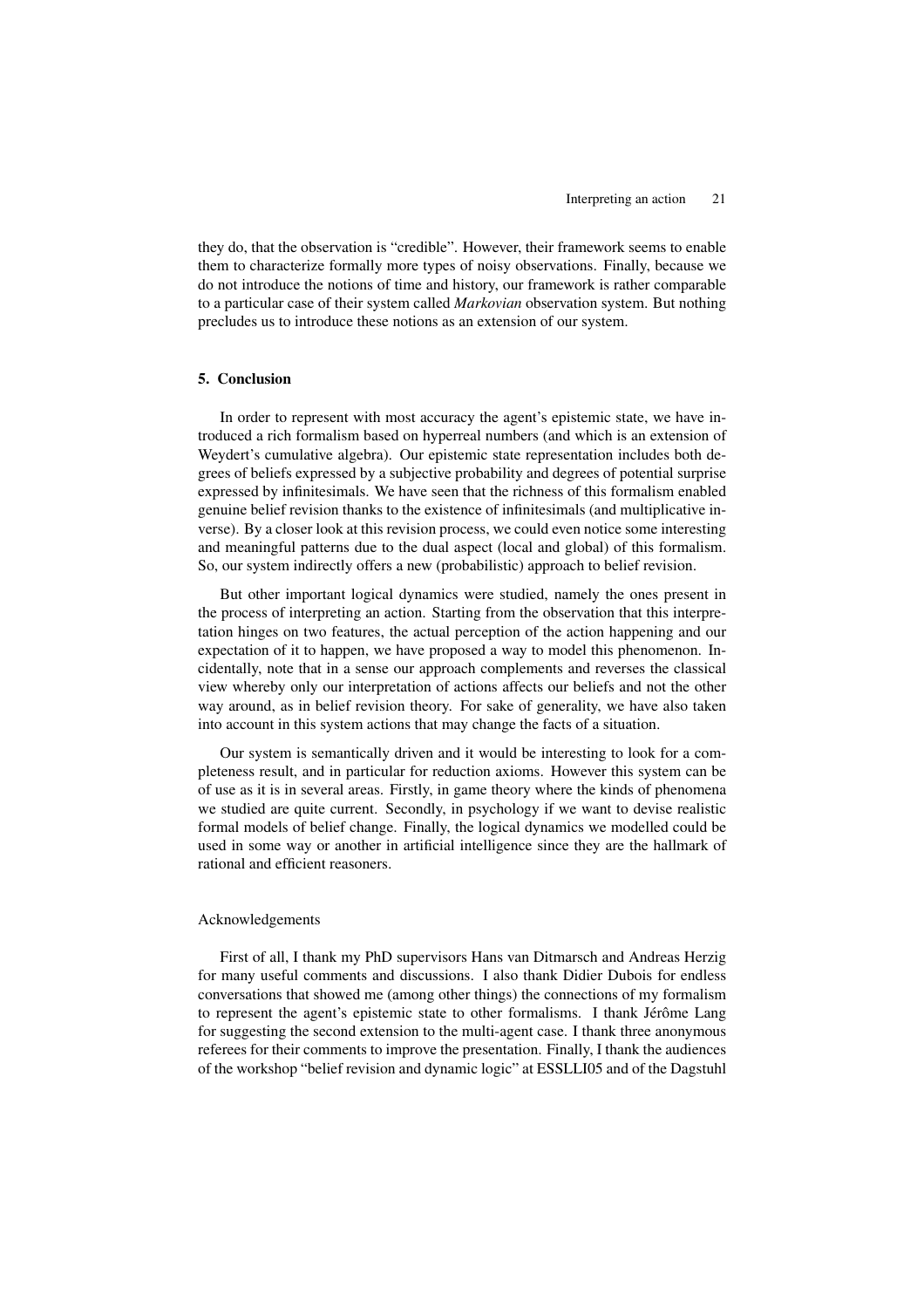Seminar "belief change in rational agents: perspectives from artificial intelligence, philosophy, and economics" for their attention, questions and comments.

#### 6. References

- [ADA 75] ADAMS E. W., *The Logic of Conditionals*, vol. 86 of *Synthese Library*, Springer, 1975.
- [AUC 04] AUCHER G., "A Combined System for Update Logic and Belief Revision", BAR-LEY M., KASABOV N. K., Eds., *Intelligent Agents and Multi-Agent Systems, 7th Pacific Rim International Workshop on Multi-Agents (PRIMA 2004)*, vol. 3371 of *LNCS*, Springer, 2004, p. 1–17, Revised Selected Papers.
- [AUC 05] AUCHER G., "How Our Beliefs Contribute to Interpret Actions.", PECHOUCEK M., PETTA P., VARGA L. Z., Eds., *Multi-Agent Systems and Applications IV, 4th International Central and Eastern European Conference on Multi-Agent Systems (CEEMAS 2005)*, vol. 3690 of *LNCS*, Springer, 2005, p. 276–285.
- [BAC 99] BACCHUS F., HALPERN J., LEVESQUE H., "Reasoning about Noisy Sensors and Effectors in the Situation Calculus", *Artificial Intelligence*, vol. 111, num. 1-2, 1999, p. 171–208.
- [BAL 98] BALTAG A., MOSS L., SOLECKI S., "The logic of Common Knowledge, Public Announcement, and Private Suspicions", GILBOA I., Ed., *Proceedings of the 7th conference on theoretical aspects of rationality and knowledge (TARK98)*, 1998, p. 43–56.
- [BAL 04] BALTAG A., MOSS L., "Logic for Epistemic Program", *Synthese*, vol. 139, num. 2, 2004, p. 165–224.
- [BEN 03] VAN BENTHEM J., "Conditional Probability Meets Update Logic.", *Journal of Logic, Language and Information*, vol. 12, num. 4, 2003, p. 409–421.
- [BEN 06] VAN BENTHEM J., GERBRANDY J., KOOI B., "Dynamic Update with Probability", report , march 2006, ILLC.
- [BLU 91] BLUME L., BRANDENBURGER A., DEKEL E., "Lexicographic Probabilities and Choice under Uncertainty", *Econometrica*, vol. 59, num. 1, 1991, p. 61–79.
- [BOU 98] BOUTILIER C., HALPERN J., FRIEDMAN N., "Belief Revision with Unreliable Observations", *Proceedings of the Fifteenth National Conference on Artificial Intelligence (AAAI 1998)*, 1998, p. 127–134.
- [DIT 05] VAN DITMARSCH H. P., VAN DER HOEK W., KOOI B. P., "Dynamic epistemic logic with assignment.", DIGNUM F., DIGNUM V., KOENIG S., KRAUS S., SINGH M. P., WOOLDRIDGE M., Eds., *AAMAS*, ACM, 2005, p. 141–148.
- [DUB 91] DUBOIS D., PRADE H., "Possibilistic Logic, Preferential Model and Related Issue", *Proceedings of the 12th International Conference on Artificial Intelligence (IJCAI)*, Morgan Kaufman, 1991, p. 419–425.
- [DUB 04] DUBOIS D., FARGIER H., "A Unified Framework for Order-of-Magnitude Confidence Relation", *Twentieth Conference in Artificial Intelligence*, 2004, p. 138–145.
- [FAG 94] FAGIN R., HALPERN J., "Reasoning about Knowledge and Probability", *Journal of the ACM (JACM)*, vol. 41, num. 2, 1994, p. 340–367.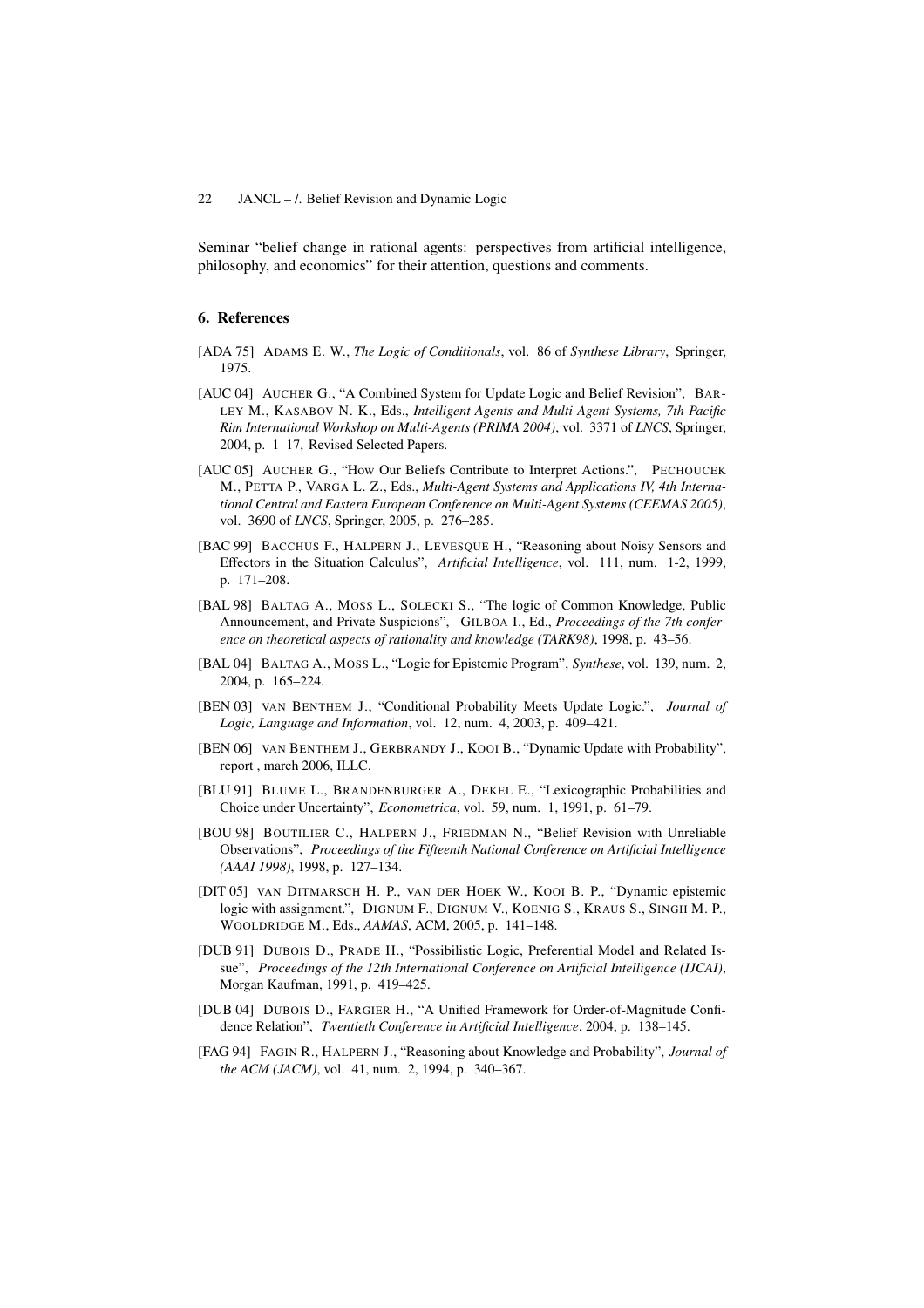- [GäR 88] GÄRDENFORS P., *Knowledge in Flux (Modeling the Dynamics of Epistemic States)*, Bradford/MIT Press, Cambridge, Massachusetts, 1988.
- [KEI 86] KEISLER H. J., *Elementary Calculus: an Approach Using Infinitesimals*, Prindle and Weber & Schmidt, 1986, Online edition on the website http://www.math.wisc.edu/ keisler/calc.html.
- [KOO 03] KOOI B., "Probabilistic Dynamic Epistemic Logic", *Jourbal of Logic, Language and Information*, vol. 12, num. 4, 2003, p. 381–408.
- [KOO 05] KOOI B., "As the World Turns: On the Logic of Public Update", Manuscript, 2005.
- [LEH 96] LEHMANN D., "Generalized Qualitative Probability: Savage Revisited", HORVITZ E., JENSEN F., Eds., *Twelfth Conference on Uncertainty in Artificial Intelligence*, Portland, Oregon, August 1996, Morgan Kaufmann, p. 381–388.
- [LEN 78] LENZEN W., *Recent Work in Epistemic Logic*, Acta Philosophica 30, North Holland Publishing Company, 1978.
- [REI 01] REITER R., *Knowledge in Action: Logical Foundations for Specifying and Implementing Dynamical Systems*, MIT Press, 2001.
- [REN 04] RENARDEL DE LAVALETTE G. R., "Changing Modalities", *Journal of Logic and Computation*, vol. 14, num. 2, 2004, p. 251–275.
- [SPO 88] SPOHN W., "A General Non-Probability Theory of Inductive Reasoning", SCHACHTER R., LEVITT T., KANAL L., LEMMER J., Eds., *Uncertainty in Artificial Intelligence 4*, North-Holland, 1988, p. 149–158.
- [WEY 94] WEYDERT E., "General Belief Measure", DE MÁNTARAS R. L., POOLE D., Eds., *Tenth Conference on Uncertainty in Artificial Intelligence*, Morgan Kaufmann, 1994, p. 575–582.

#### A. Proof of Theorem 3., Lemma 5. and Theorem 6.

THEOREM 23 (THEOREM 3.). — *The quotient structure*  $\mathbb{V} = \left( \mathbb{R}^+ /_{\approx}, \pm, \pm \right)$  *is a semi-field.*

PROOF. — We only need to prove that  $\pm$  and  $\pm$  are well defined, since the rest is standard and straightforward.

Assume  $\overline{x} = \overline{x'}$  and  $\overline{y} = \overline{y'}$ . We have to show  $\overline{x} + \overline{y} = \overline{x'} + \overline{y'}$  and  $\overline{x} \cdot \overline{y} = \overline{x'} \cdot \overline{y'}$ .

First, let us show that  $\overline{x+}\overline{y} = \overline{x'+}\overline{y'}$ .

Assume  $\bar{x} = 0$  (similar proof for  $\bar{y} = 0$ ). Then  $x = x' = 0$ . In that case  $\overline{x+}\overline{y} = \overline{x+y} = \overline{y} = \overline{y'} = \overline{0+y'} = \overline{x'+y'} = \overline{x'} + \overline{y'}.$ 

Assume  $\overline{x} \neq 0$  and  $\overline{y} \neq 0$ . Then  $x, x', y, y'$  are all different from 0. So  $x + y \neq 0$ because  $x, y \geq 0$ .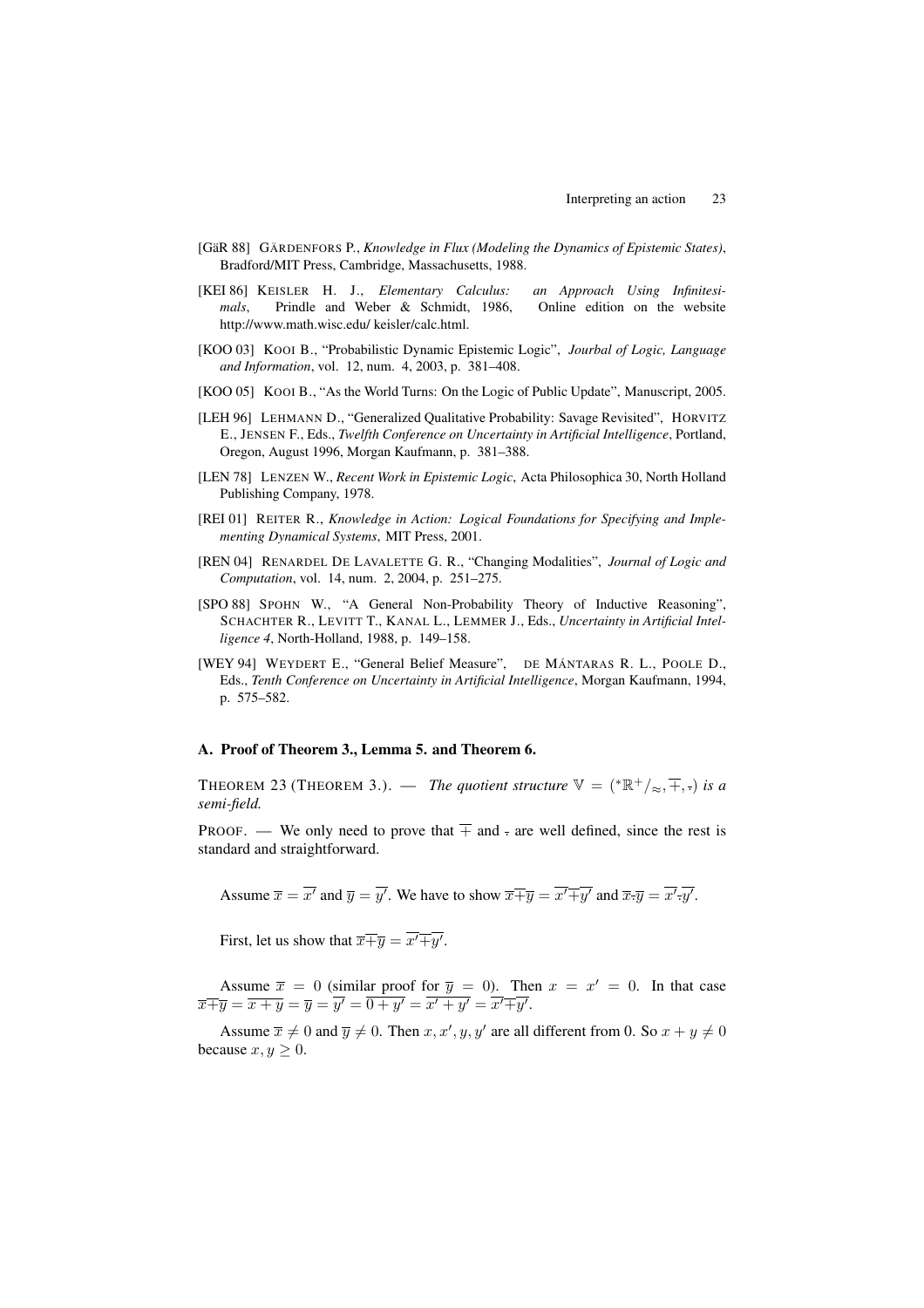$$
\overline{x+y} = \overline{x' + y'} \text{ iff}
$$
\n
$$
\overline{x+y} = \overline{x' + y'} \text{ iff}
$$
\n
$$
St(\frac{x'+y'}{x+y}) = 1 \text{ because } x + y \neq 0 \text{ (see above) iff}
$$
\n
$$
St(\frac{x}{x+y}) + St(\frac{y'}{x+y}) = 1 \text{ iff}
$$
\n
$$
St(\frac{x'}{x} \cdot \frac{1}{1+\frac{y}{x}}) + St(\frac{y'}{y} \cdot \frac{1}{1+\frac{x}{y}}) = 1 \text{ iff}
$$
\n
$$
St(\frac{x'}{x}) \cdot St(\frac{1}{1+\frac{y}{x}}) + St(\frac{y'}{y}) \cdot St(\frac{1}{1+\frac{x}{y}}) = 1 \text{ iff}
$$
\n
$$
St(\frac{1}{1+\frac{y}{x}}) + St(\frac{1}{1+\frac{x}{y}}) = 1 \text{ because } St(\frac{x'}{x}) = St(\frac{y'}{y}) = 1 \text{ iff}
$$
\n
$$
\frac{1}{1+St(\frac{y}{x})} + \frac{1}{1+St(\frac{x}{y})} = 1 \text{ iff}
$$
\n
$$
\frac{1}{1+St(\frac{y}{x})} + \frac{1}{1+\frac{1}{St(\frac{y}{x})}} = 1 \text{ which is true.}
$$

Now, let us show that  $\overline{x} \cdot \overline{y} = \overline{x' \cdot y'}$ .

Assume  $\bar{x} = 0$  (similar proof for  $\bar{y} = 0$ ). Then  $x = x' = 0$  and the equality is fulfilled.

Assume  $\overline{x} \neq 0$  and  $\overline{y} \neq 0$ . Then  $x, x', y, y'$  are different from 0. So  $x, y \neq 0$ .

$$
\overline{x}:\overline{y} = \overline{x'}:\overline{y'} \text{ iff}
$$
  
\n
$$
\overline{x}:\overline{y} = \overline{x'}.y' \text{ iff}
$$
  
\n
$$
St(\frac{x'.y'}{x.y}) = 1 \text{ because } x.y \neq 0 \text{ iff}
$$
  
\n
$$
St(\frac{x'}{x}).St(\frac{y'}{y}) = 1 \text{ iff}
$$
  
\n1.1 = 1 which is true.

LEMMA 24 (LEMMA 5.).  $\longrightarrow$  *If*  $\overline{x} \lessapprox \overline{y}$  then for all  $x' \in \overline{x}$  and all  $y' \in \overline{y}$ ,  $x' \leq y'$ . PROOF. —

1) Assume  $\overline{x} \neq 0$  and  $\overline{y} \neq 0$  (then x, y are different from 0).

a) If  $\bar{x} = \bar{y}$  then we have the result.

b) If  $\overline{x} \neq \overline{y}$  then by definition there are  $x_0 \in \overline{x}$  and  $y_0 \in \overline{y}$  such that  $x_0 < y_0$ . Assume there are  $x' \in \overline{x}$ ,  $y' \in \overline{y}$  such that  $x' > y'$ .

■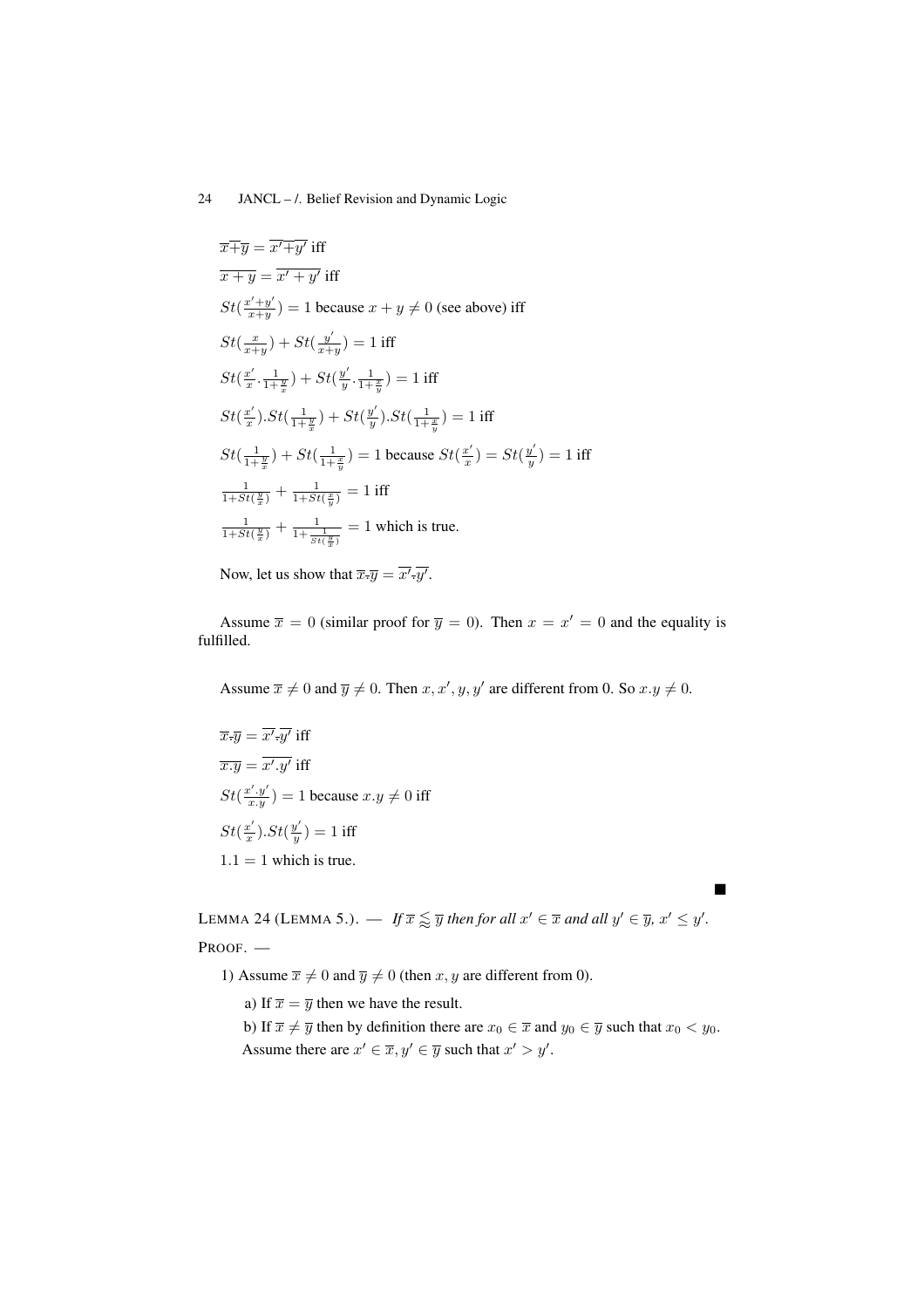- Assume that either  $x_0 \leq y' \leq x' \leq y_0$  or  $x_0 \leq y' \leq y_0 \leq x'$  or  $x_0 \leq y_0 \leq y' \leq x'.$ 

Then  $x_0 \leq y' \leq x'$ , so  $\frac{x_0}{x_0} \leq \frac{y'}{x_0}$  $\frac{y'}{x_0} \leq \frac{x'}{x_0}$  $\frac{x'}{x_0}$  because  $x_0 \neq 0$ , then  $1 \leq St(\frac{y'}{x})$  $\frac{y'}{x_0}$ )  $\leq St(\frac{x'}{x_0})$  $\frac{x'}{x_0}$ ) = 1 because  $x', x_0 \in \overline{x}$ , then  $St(\frac{y'}{x})$  $\frac{y}{x_0}$ ) = 1,  $y' \in \overline{x_0} = \overline{x},$  $\overline{x} = \overline{y'} = \overline{y}$  which is impossible by assumption.

- Assume that either  $y' \leq x_0 \leq x' \leq y_0$  or  $y' \leq x' \leq x_0 \leq y_0$  or  $y' \leq x_0 \leq y_0 \leq x'.$ 

Then  $y' \leq x_0 \leq y_0$ , then  $y'$  $\frac{y'}{y_0} \leq \frac{x_0}{y_0} \leq 1$  because  $y_0 \neq 0$ , then  $1 = St(\frac{y'}{y})$  $\frac{y'}{y_0}$ )  $\leq St(\frac{x_0}{y_0}) \leq 1$ , then  $St(\frac{x_0}{y_0}) = 1$ , then  $\overline{x} = \overline{x_0} = \overline{y_0} = \overline{y}$  which is impossible by assumption.

So in all possible cases we reach a contradiction. This means that for all  $x' \in \overline{x}$ , all  $y' \in \overline{y} x' \leq y'$ 

2) a) If  $\overline{x} = 0$  and  $\overline{y} \neq 0$ , then  $0 \leq \overline{y}$  then there is  $y_0 \in \overline{y}$  such that  $0 < y_0$ .

Assume there is  $y' \in \overline{y}$  such that  $0 > y'$ . Then  $y' < 0 \leq y_0$  $y'$  $\frac{y'}{y_0} < 0 \leq \frac{y_0}{y_0} = 1$  $1 = St(\frac{y'}{y})$  $\frac{y'}{y_0}$ )  $\leq 0 \leq 1$  because  $y', y_0 \in \overline{y}$ i.e.  $0 = 1$ , which is counterintuitive.

So for all  $y' \in \overline{y}$ ,  $0 \le y'$ . b) if  $\overline{y} = 0$  and  $\overline{x} \neq \overline{0}$  then  $\overline{x} \leq 0$ , so there is  $x_0 \in \overline{x}$  such that  $x_0 < 0$ .

Assume there is  $x' \in \overline{x}$  such that  $x' > 0$ .  $x_0 \leq 0 < x'$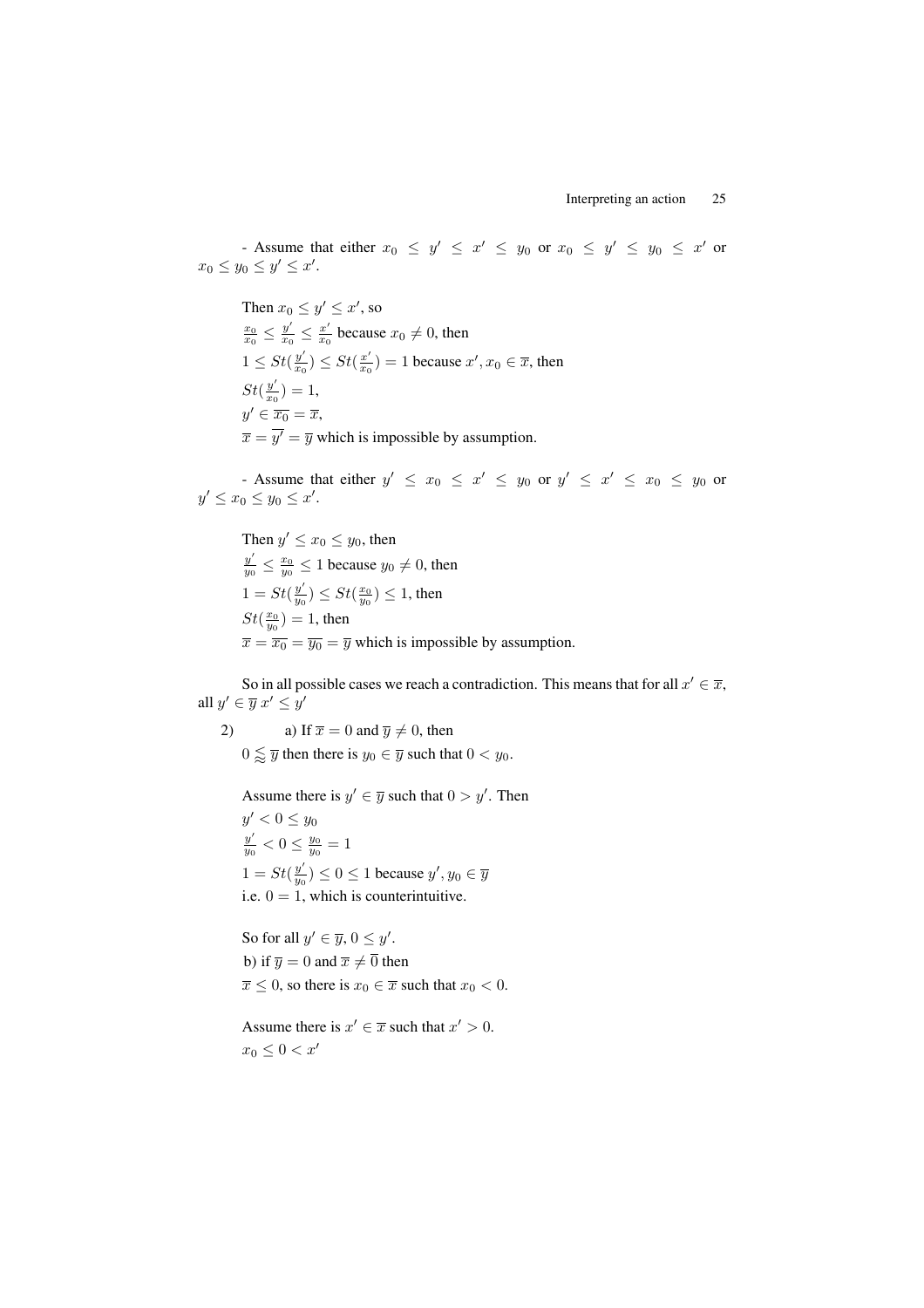$1 = \frac{x_0}{x_0} \leq 0 < \frac{x'}{x_0}$  $\overline{x_0}$  $1 \leq 0 \leq St(\frac{x'}{x})$  $\left(\frac{x'}{x_0}\right) = 1$  because  $x', x_0 \in \overline{x}$ i.e.  $0 = 1$  which is again counterintuitive.

So for all  $x' \in \overline{x}$ ,  $x' \leq 0$ .

THEOREM 25 (THEOREM 6.). — *The structure*  $(\mathbb{V}, \leq)$  *is an ordered semi-field.* 

■

PROOF. — First we prove a lemma:

LEMMA 26.  $-\leq$  *is a total order on*  ${}^* \mathbb{R}^+$  *such that* 

*1)* if  $\overline{x} \lessapprox \overline{y}$  then  $\overline{x+z} \lessapprox \overline{y+z}$ , *2) if*  $0 \leq \overline{x}$  *and*  $0 \leq \overline{y}$  *then*  $0 \leq \overline{x}$ *.* $\overline{y}$ *.* 

PROOF. — Follows easily from Lemma 24 (Lemma 5) and the fact that  $\leq$  is a total order on  ${}^* \mathbb{R}^+$  satisfying also conditions 1 and 2 above.

The proof then follows easily from the lemma above and Theorem 23 (Theorem  $3)$ .

#### B. Proof of Theorem 7.

First we are going to define the ranking  $\mathbb{V}^0$  associated to  $\mathbb{V}'$ . To do so we first introduce an equivalence relation on  $V'$ .

DEFINITION 27. — Let  $x, y \in \mathbb{V}'$ , we set

$$
x \approx^0 y
$$
 iff  $\begin{cases} \frac{x}{y} \text{ is real different from } 0 & \text{if } y \neq 0 \\ x = 0 & \text{if } y = 0. \end{cases}$ 

We can easily check that  $\approx^0$  is an equivalence relation on  $\mathbb{V}'$ .

DEFINITION 28. — We define the ranking  $\mathbb{V}^0 = (V^0, +^0, .^0, 0^0, 1^0, \leq^0)$  by the quo*tient structure of*  $V'$  *by the equivalence relation*  $\approx^0$ *.* 

We can easily check that  $\mathbb{V}^0$  is well defined. Now we can prove theorem 1.6.

THEOREM 29 (THEOREM 7.).  $\mathbb{V}'$  is isomorphic to the cumulative algebra with global structure  $\mathbb{V}^0$  and local structure  $\mathbb{R}^+$ .

PROOF. — We assume the validity of the axiom of choice and so the existence of a function  $\alpha: \mathbb{V}^0 \to \mathbb{V}'$  which assigns to each element  $x^0$  of  $\mathbb{V}^0$  (which is a subset of V') an element of V' such that  $\alpha(x^0) \in x^0$ .

Now we can define an isomorphism  $f : \mathbb{V}' \to \mathbb{H}(\mathbb{V}^0, \mathbb{R}^+)$  between  $\mathbb{V}'$  and the cumulative algebra with global structure  $\mathbb{V}^0$  and local structure  $\mathbb{R}^+$  as follows:  $f(x) =$  $(x^0, \frac{x}{\alpha(x^0)})$ . Its inverse isomorphism  $g : \mathbb{H}(\mathbb{V}^0, \mathbb{R}^+) \to \mathbb{V}'$  is defined by  $g(x^0, y) =$  $\alpha(x^0)$  $\Box$ ).  $y$ .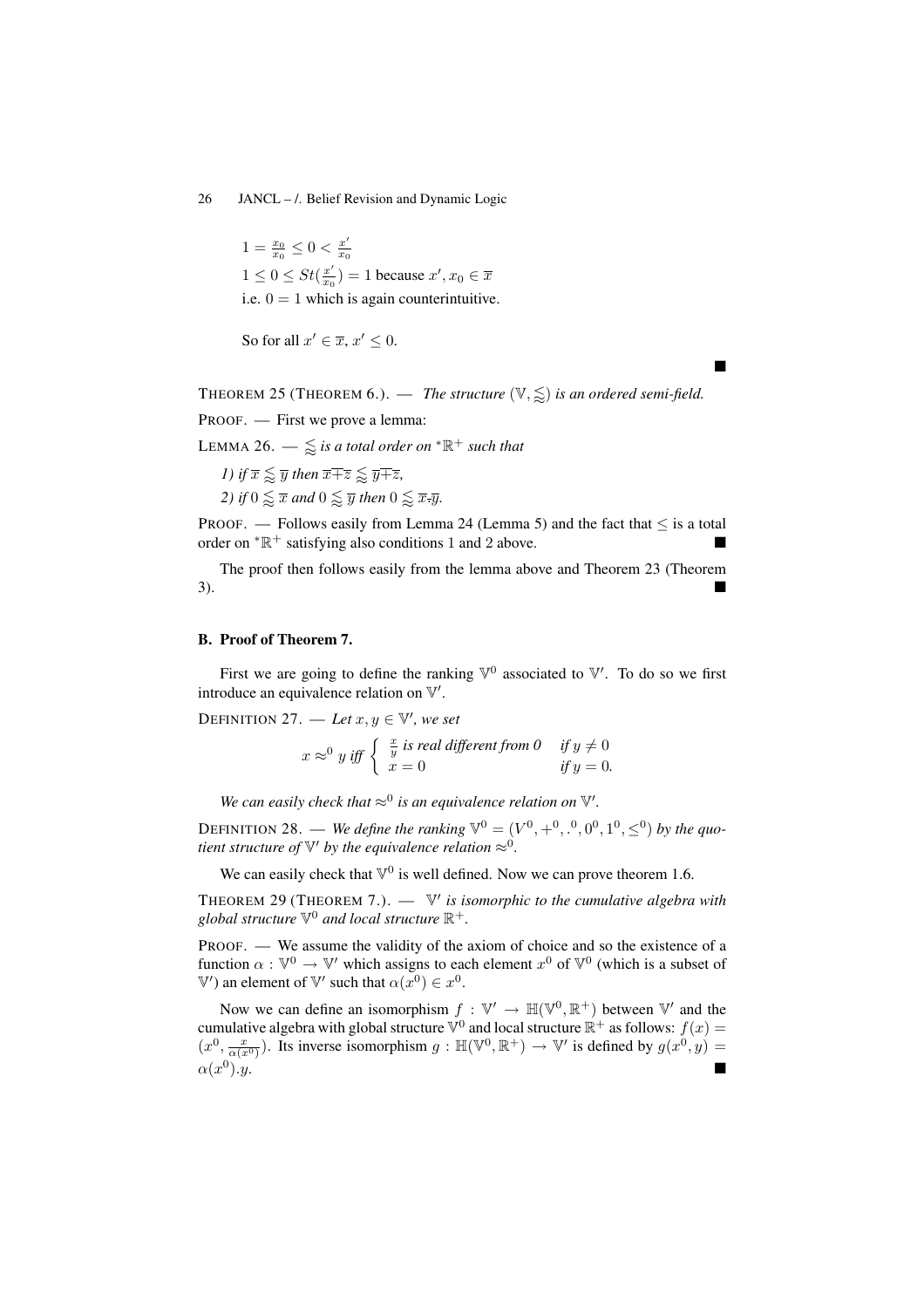#### C. Proof that our System Satisfies the eight AGM Postulates

To check whether the AGM postulates are fulfilled, we first need to define the belief set, the expanded belief set and the revised belief set. We will deal with propositional language as in the AGM theory. The type of generic action model we naturally consider for the update is a public announcement of a propositional formula  $\phi$ , depicted in Fig. 10.

$$
S = \{\phi, \neg \phi\} \text{ and } P^{\{\phi\}}(\sigma) = 1, P^{\{\neg \phi\}}(\sigma) = 0.
$$

Figure 10. *generic action model for the action 'public announcement of the propositional formula* φ*'*

Since we did not introduce the full dynamic language but only the static one, we just use a formal shortcut to deal in particular with public announcement.

DEFINITION 30. — Let  $M = (W, P, V, w_0)$  be a pd-model. Let  $\phi, \psi$  be proposi*tional formulas. We define*

$$
M, w \models [\phi!] \psi
$$
 iff, if  $M, w \models \phi$  then  $M(\phi!), (w, \phi!) \models \psi$ ,

*where*  $M(\phi!)$  *is the pd-model defined by*  $M(\phi!) := (W' := \{(w, \phi!) : M, w \models \phi\}$  $\phi$ ,  $\{P(w,\phi!) = \frac{P(w)}{\sum_{P(\phi):w \in W, w}}\}$  $\frac{P(w)}{\{P(v):v\in W \text{ and } M,v\models \phi\}}$ ;  $(w,\phi!) \in W'$ ,  $V' := V, w'_0 := (w_0, \phi!)$ DEFINITION 31. —

*Let* L *be the propositional language. We define*

- *the belief set*  $K = \{ \psi \in \mathcal{L}; M, w_0 \models C\psi \},\$
- *the revision of the belief set* K *by*  $\phi$ ,  $K * \phi = {\psi \in \mathcal{L}; M, w_0 \models [\phi]C\psi},$
- *the expansion of the belief set* K *by*  $\phi$ ,  $K + \phi = {\psi \in \mathcal{L} : M, w_0 \models C(\phi \rightarrow \psi)}$ .

THEOREM 32. — *The function \* defined in Definition 31 satisfies the 8 AGM postulates.*

PROOF. —

First we recall the 8 AGM postulates.

(K<sup>\*</sup>1) For any formula  $\phi$  and any belief set K,  $K * \phi$  is a belief set. ('Closure')

(K\*2)  $\phi \in K * \phi$ . ('Success')

(K\*3)  $K * \phi \subseteq K + \phi$ . ('Expansion 1')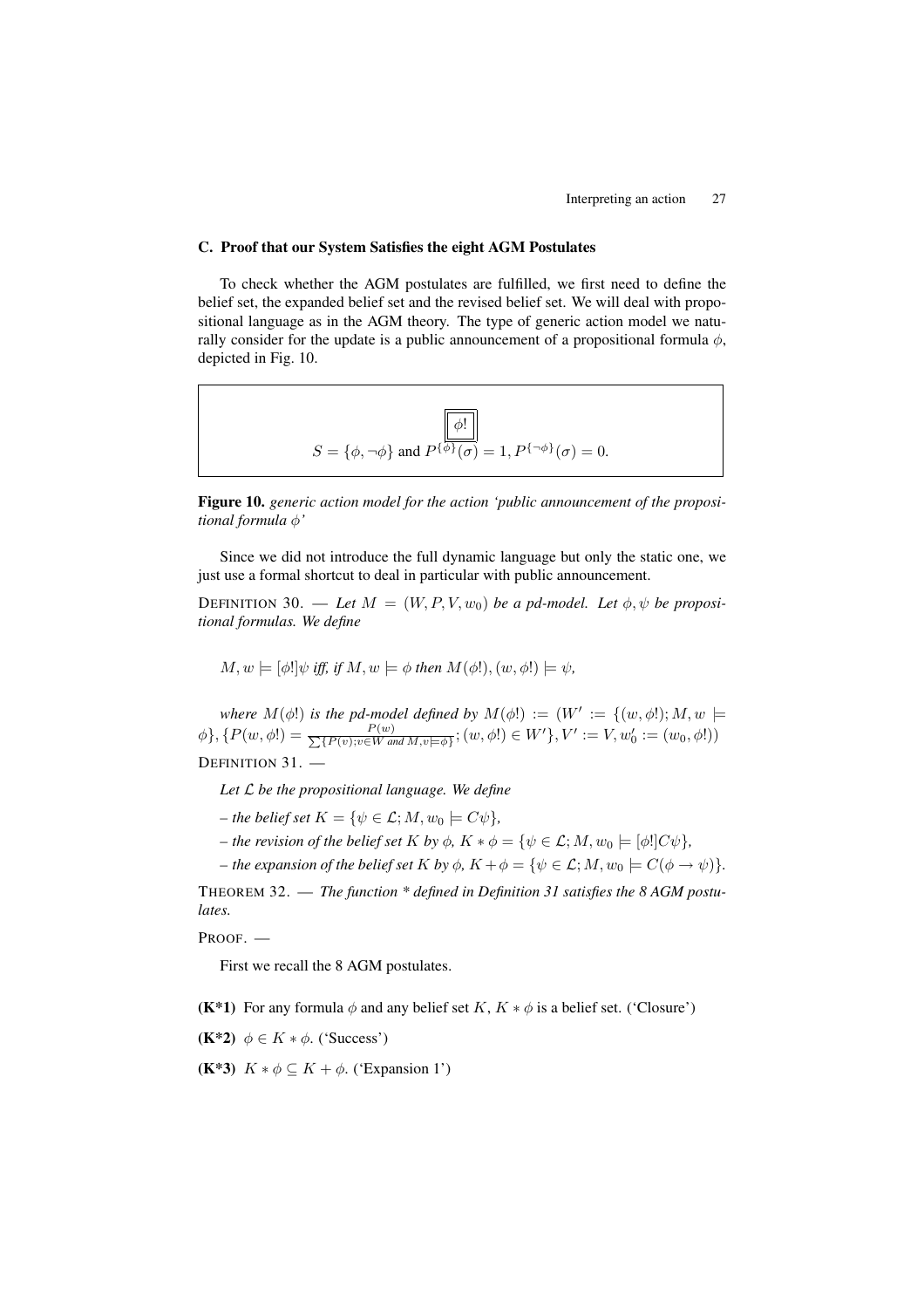- 28 JANCL /. Belief Revision and Dynamic Logic
- (K\*4) If  $\neg \phi \notin K$ , then  $K + \phi \subseteq K * \phi$ . ('Expansion 2')
- (K\*5)  $K * \phi = K_{\perp}$  only if  $\vdash \neg \phi$ . ('Consistency preservation')
- (K\*6) If  $\vdash \phi \leftrightarrow \phi'$ , then  $K * \phi = K * \phi'$ . ('Extensionality')
- $(K^*7)$   $K * \phi \wedge \phi' \subseteq (K * \phi) + \phi'.$  ('Conjunction 1')
- (K\*8) If  $\neg \phi' \notin K * \phi$ , then  $(K * \phi) + \phi' \subseteq K * \phi \wedge \phi'$ . ('Conjunction 2, Rational Monotony')

Now we prove the theorem.

- (K\*1) This postulate is clearly satisfied.
- $(K^*2)$  This postulate is satisfied, because we deal with propositional formulas which are persistent formulas (that is formulas which remain true after a public announcement if true beforehand).

(K\*3)  $M, w_0 \models [\phi!] C\psi$ 

 $\Leftrightarrow \sum \{P(w, \phi!) ; M(\phi!) , (w, \phi!) \models \psi\} = 1$ 

 $\Leftrightarrow \sum \left\{ \frac{P(w)}{\sum_{P(x):y\in W, y}} \right\}$  $\frac{P(w)}{\{P(v):v\in W \text{ and } M,v\models\phi\}}$ ;  $w\in W$  and  $M, w\models \phi$  and  $M, w\models \psi\}=1$ because propositional formulas are persistent.

 $\Leftrightarrow \sum \{P(w); w \in W \text{ and } M, w \models \phi \text{ and } M, w \models \psi\} = \sum \{P(w); w \in W\}$ and  $\overrightarrow{M}, w \models \phi$  $\Rightarrow^* \sum \{P(w); w \in W \text{ and } M, w \models \phi \rightarrow \psi\} = 1$  (1)

$$
\Leftrightarrow M, w_0 \models C(\phi \rightarrow \psi)
$$

 $(K^*4) \neg \phi \notin K$ 

 $\Leftrightarrow M, w_0 \models \neg C \neg \phi$ 

 $\Leftrightarrow$  there is a conceived world  $w \in W$  such that  $M, w \models \phi$  (H).

We have to prove the other direction of  $\Rightarrow^*$ .

Formula (1) tells us that for all conceived worlds  $w \in W M$ ,  $w \models \phi \rightarrow \psi$ . So,

 $\sum \{P(w); w \in W \text{ and } M, w \models \phi\}$ 

 $= \sum \{P(w); w \in W \text{ and } M, w \models \phi \text{ and } w \text{ conceived } \}$  by (H), because if v is conceived and v' surprising then  $P(v) + P(v') = P(v)$  (see Sect.1)

 $=\sum \{P(w); w \in W \text{ and } M, w \models \phi \text{ and } M, w \models \psi \text{ and } w \text{ conceived }\}$  by (1)

 $= \sum \{P(w); w \in W \text{ and } M, w \models \phi \text{ and } M, w \models \psi\}$  because there does exist a conceived world w satisfying  $\phi \land \psi$  by (H) and (1).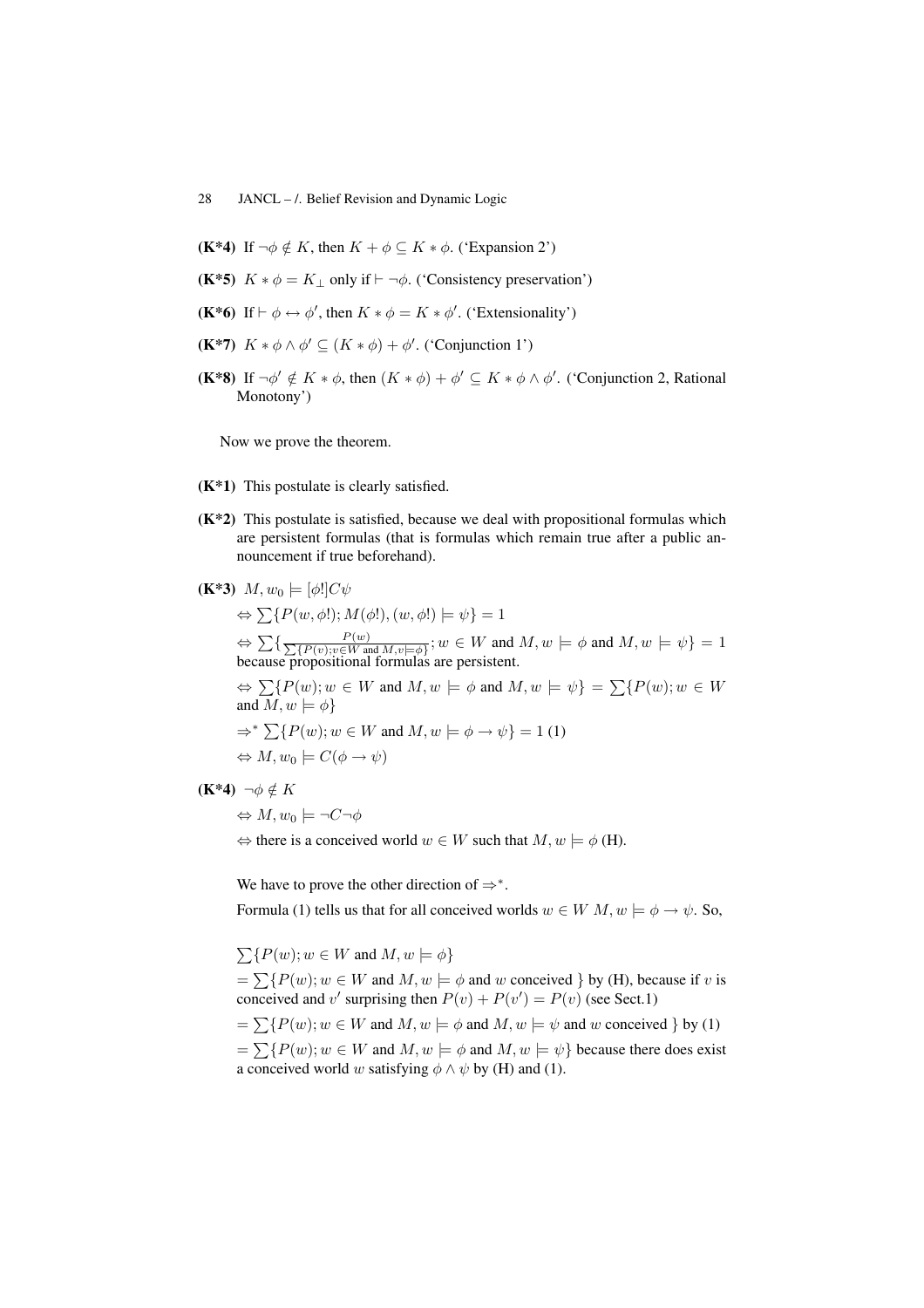(K\*5) It is fulfilled because  $K * \phi \neq K_{\perp}$ . Indeed, otherwise  $M, w_0 \models [\phi!]C \perp$ but  $\models \neg C \perp$ , so  $\models [\phi!] \neg C \perp$ . Then  $M, w_0 \models [\phi!] \perp$ . That is  $M, w_0 \models \neg \phi$ which is wrong because by assumption  $P^{w_0}(\sigma) > 0$  (see Remark 17). This means by definition of the action model that  $M, w_0 \models \phi$ .

## (K\*6) This postulate is clearly satisfied.

**(K\*7)** First note that  $M, w_0 \models [\phi!] C(\phi' \rightarrow \psi) \Leftrightarrow \phi \in K^* \phi + \phi'$ 

$$
M, w_0 \models [\phi \land \phi']C\psi
$$
  
\n⇒ if  $M, w_0 \models \phi \land \phi'$  then  $M(\phi \land \phi'!), (w_0, \phi \land \phi'!) \models C\psi$   
\n⇒  $M(\phi \land \phi'!), (w_0, \phi \land \phi'!) \models C\psi$  because  $M, w_0 \models \phi \land \phi'$  (see Remark 17)  
\n⇒  $\sum \{P(w, \phi \land \phi'!); w \in W \text{ and } M, w \models \phi \land \phi' \text{ and } M, w \models \psi\} = 1$   
\n⇒  $\sum \{\frac{P(w)}{\sum \{P(v); v \in W \text{ and } M, v \models \psi \land \phi' \text{ and } M, w \models \phi \land \phi' \text{ and } M, w \models \psi\}} = 1$   
\n⇒  $\sum \{P(w); w \in W \text{ and } M, w \models \phi \land \phi' \text{ and } M, w \models \phi \land \phi' \text{ and } M, w \models \phi \land \phi'\}$   
\nand  $M, w \models \phi \land \phi'\}$   
\n⇒  $\sum \{\frac{P(w)}{\sum \{P(v); v \in W \text{ and } M, v \models \phi} \text{ and } M, w \models \phi \land \phi' \text{ and } M, w \models \psi\}} = \frac{\sum \{P(w); w \in W \text{ and } M, w \models \phi \land \phi' \text{ and } M, w \models \psi\}}{\sum \{P(v), v \in W \text{ and } M, v \models \phi \land \phi' \text{ and } M, w \models \phi \land \phi'\}} \Leftrightarrow \sum \{P(w, \phi!); (w, \phi!) \in W' \text{ and } M, w \models \phi \land \phi'\}$   
\n⇒  $\sum \{P(w, \phi!); (w, \phi!) \in W' \text{ and } M(\phi!), (w, \phi!) \models \phi' \text{ and } M(\phi!), (w, \phi!) \models \phi'\}$   
\n⇒  $\sum \{P(w, \phi!); (w, \phi!) \in W' \text{ and } M(\phi!), (w, \phi!) \models \phi'\}$   
\n⇒  $\ast' \sum \{P(w, \phi!); (w, \phi!) \in W' \text{ and } M(\phi!), (w, \phi!) \models \phi'\$ 

 $(K^*8) \neg \phi' \notin K^* \phi$ 

$$
\Leftrightarrow M, w_0 \models \neg [\phi!] C \neg \phi'
$$

 $\Leftrightarrow M(\phi!)$ ,  $(w_0, \phi!) \models \neg C \neg \phi'$ 

 $\Leftrightarrow$  there is a conceived world  $(w, \phi!) \in W'$  such that  $M(\phi!)$ ,  $(w, \phi!) \models \phi'$  (H')

We have to prove the other direction of  $\Rightarrow^*$ . (1') tells us that for all conceived worlds  $(w, \phi!) \in W'$   $M(\phi!)$ ,  $(w, \phi!) \models \phi' \rightarrow \psi$ . So,